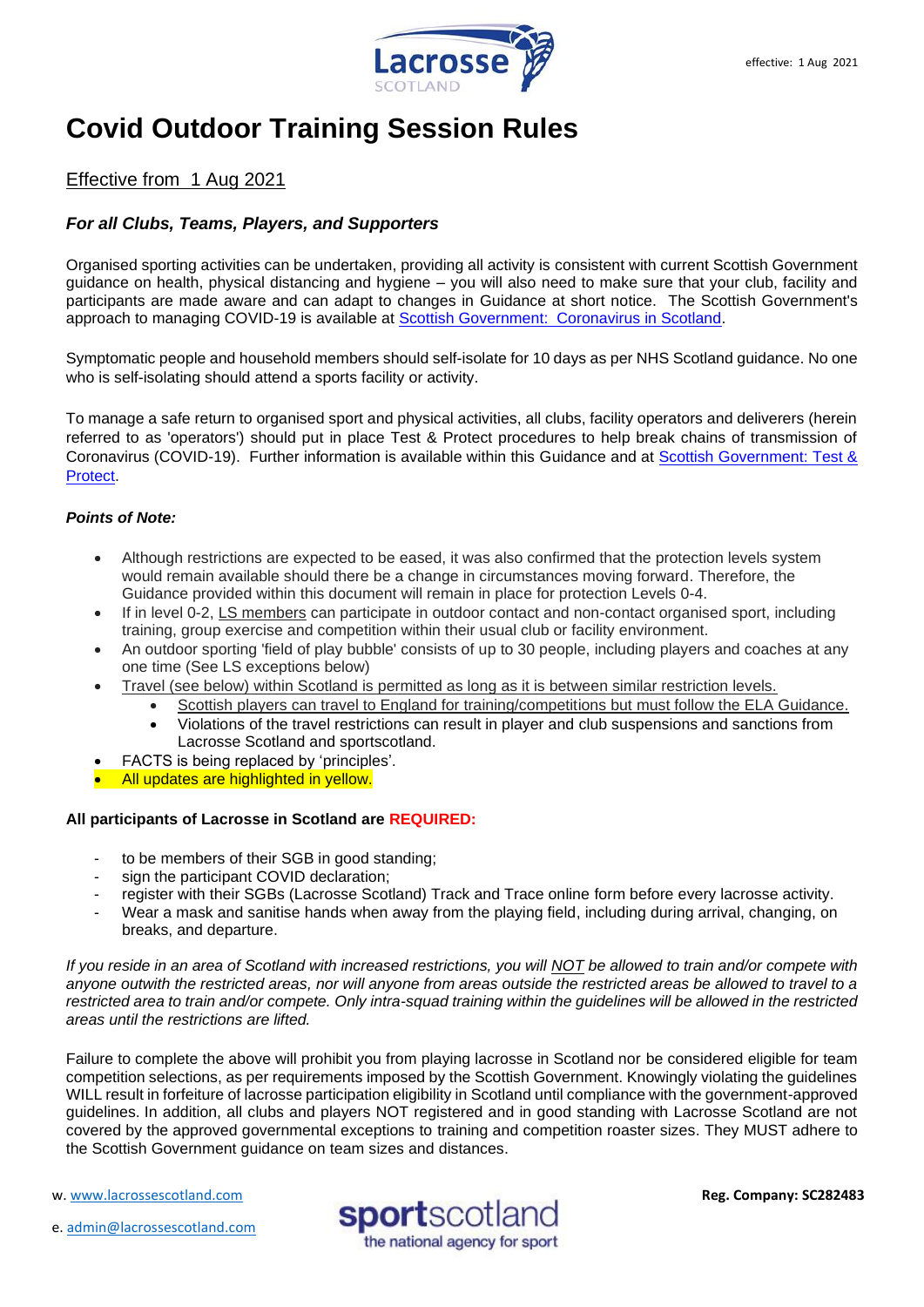

# **Table of Contents**

w. www.lacrossescotland.com

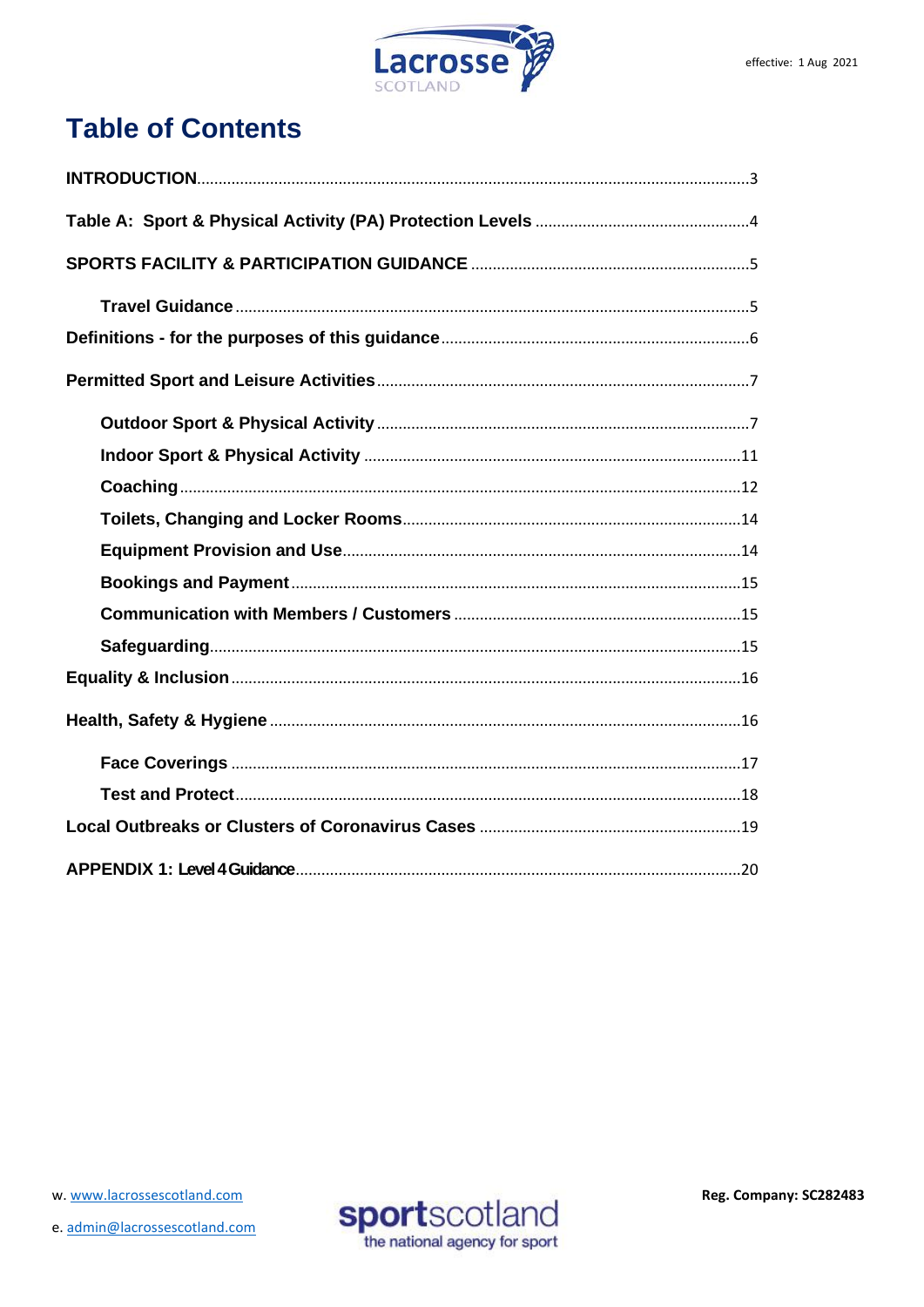

# <span id="page-2-0"></span>**INTRODUCTION**

The First Minister provided a Covid-19 update on 22 June 2021 and confirmed the publication of an updated [Strategic Framework \(June 2021\)](https://www.gov.scot/publications/coronavirus-covid-19-scotlands-strategic-framework-update-june-2021/). In addition, a [Review of Physical Distancing](https://www.gov.scot/publications/coronavirus-covid-19-review-physical-distancing-scotland-june-2021/) has been completed following the accelerated rollout of the vaccination programme. Whilst there is expected to be no immediate change to local protection levels, indicative dates have been provided, including all of Scotland moving to Level 0 on 9 AUG 2021 and out of protection levels ('Beyond Level 0') from 8/2021.

Although restrictions are expected to be eased, it was also confirmed that the protection levels system would remain available should there be a change in circumstances moving forward. Therefore, the Guidance provided within this document will remain in place for protection Levels  $0 - 4.$ 

The Scottish Government is currently reviewing the baseline measures to be retained to mitigate ongoing risks of transmission 'Beyond Level 0'. Additional Return to Sport & Physical Activity Guidance covering 'Beyond Level 0' will be provided when this information is available.

Where protection levels are applicable, organised sporting activities can be undertaken, providing all activity is consistent with current Scottish Government guidance on health, physical distancing and hygiene. However, you will also need to make sure that your club, facility, and participants are made aware of and can adapt to changes in Guidance at short notice. This is particularly important where the Scottish Government changes travel, physical distancing or local area protection level restrictions at short notice. The Scottish Government's approach to managing COVID-19 is available at [Scottish Government: Coronavirus in Scotland.](http://www.gov.scot/coronavirus-covid-19/)

Symptomatic people and household members should self-isolate for 10 days as per NHS Scotland guidance. No one who is self-isolating should attend a sports facility or activity.

To manage a safe return to organised sport and physical activities, all clubs, facility operators and deliverers (herein referred to as 'operators') should have Test & Protect procedures to help break chains of transmission of Coronavirus (COVID-19). Further information is available at [Scottish](http://www.gov.scot/publications/coronavirus-covid-19-test-and-protect/)  [Government: Test & Protect.](http://www.gov.scot/publications/coronavirus-covid-19-test-and-protect/)

SGBs, clubs, and participants should, where relevant, be aware of their local area protection level and associated restrictions that may be in place and should consider this as part of risk assessment planning. In addition, broad Guidance for sporting activity which should be followed within each protection level is set out in [Table A](#page-4-2) below.

More detailed information relating to Level 4 restrictions and exemptions applicable for sport and physical activity is available in [Appendix 1.](#page-18-1)

Further information on protection levels that apply in each local authority area are available at [Coronavirus \(COVID-19\): allocation of protection levels.](https://www.gov.scot/publications/coronavirus-covid-19-protection-levels/) A local postcode checker is also available at [COVID restrictions by protection level in areas of Scotland](http://www.gov.scot/check-local-covid-level/)

w[. www.lacrossescotland.com](http://www.lacrossescotland.com/) 

e. [admin@lacrossescotland.com](mailto:admin@lacrossescotland.com)

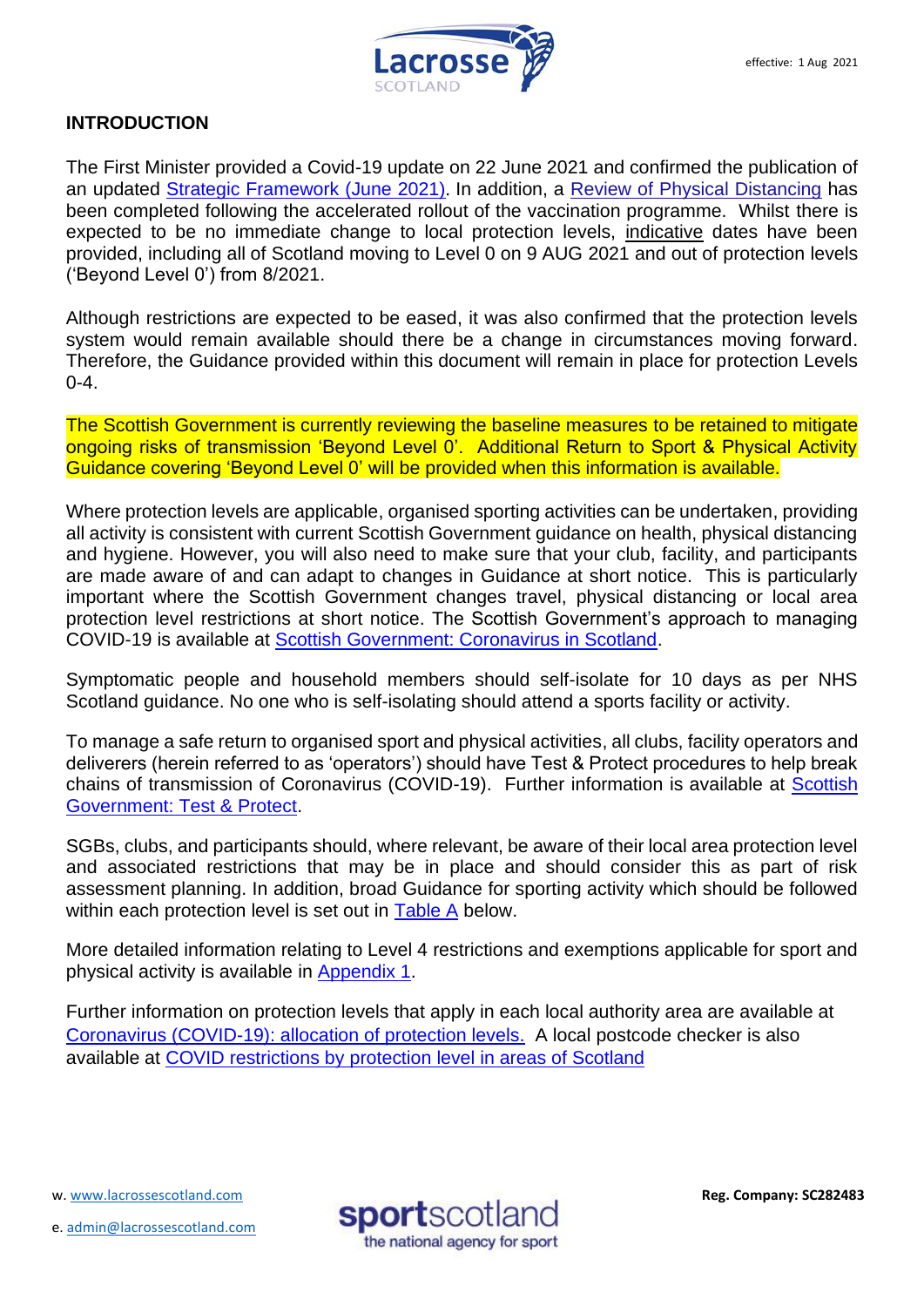

# <span id="page-3-0"></span>**Table A: Sport & Physical Activity (PA) Protection Levels**

|                                                                                                                      |                                                           | Level 0                                                                                                                                                                                                                                                                                                                                                                                                                                                                                                                                                                                                                                                                                        | Level 1                                                                      | Level 2                                                                   | Level 3                                                                | Level 4                                                                                                         |
|----------------------------------------------------------------------------------------------------------------------|-----------------------------------------------------------|------------------------------------------------------------------------------------------------------------------------------------------------------------------------------------------------------------------------------------------------------------------------------------------------------------------------------------------------------------------------------------------------------------------------------------------------------------------------------------------------------------------------------------------------------------------------------------------------------------------------------------------------------------------------------------------------|------------------------------------------------------------------------------|---------------------------------------------------------------------------|------------------------------------------------------------------------|-----------------------------------------------------------------------------------------------------------------|
| <b>OUTDOOR</b><br><b>SPORT</b><br><b>Organised outdoor</b><br>sport, competition,<br>events                          | <b>Overview</b>                                           | An outdoor sporting 'field of play bubble' can operate for organised sport with maximum numbers<br>noted below. At Levels 0-2 figures exclude coaches, officials, and other support staff*. Multiple<br>bubbles can be used for training, events, and competition if appropriate Guidance, set out within<br>this document, is followed. Indoor and outdoor stadium, or equivalent events/competitions,<br>involving spectators are subject to relevant Scottish Government guidance and approval. Any<br>variation to these numbers must be approved by the Scottish Government directly.<br><b>Maximum bubble</b><br><b>Maximum bubble</b><br><b>Maximum bubble</b><br><b>Maximum bubble</b> |                                                                              |                                                                           |                                                                        | Local training/competition<br>only.<br>U12s: max 30, including<br>coaches.<br>Over 12s/adults max 15            |
|                                                                                                                      |                                                           | size: 500<br>participants*<br><b>Total Daily Limit:</b><br>No limit                                                                                                                                                                                                                                                                                                                                                                                                                                                                                                                                                                                                                            | size: 100<br>participants*<br><b>Total Daily Limit:</b><br>1000 participants | size: $50$ participants*<br><b>Total Daily Limit:</b><br>500 participants | size: 30 participants<br><b>Total Daily Limit:</b><br>200 participants | including coaches.                                                                                              |
|                                                                                                                      | <b>Children</b><br>& Young<br>people<br>$($ u18 years $)$ | Contact & non-<br>contact sport                                                                                                                                                                                                                                                                                                                                                                                                                                                                                                                                                                                                                                                                | Contact & non-<br>contact sport                                              | Contact & non-<br>contact sport                                           | Contact & non-<br>contact sport                                        | <b>U12s: Contact sport</b><br>12-17 years: Non-contact<br>sport.                                                |
|                                                                                                                      | <b>Adults</b><br>$(18 + years)$                           |                                                                                                                                                                                                                                                                                                                                                                                                                                                                                                                                                                                                                                                                                                |                                                                              |                                                                           | <b>Non-contact sport</b><br>permitted<br><b>Contact sport</b>          | <b>Non-contact sport</b><br><b>Contact sport prohibited</b>                                                     |
|                                                                                                                      |                                                           | prohibited<br>The number of participants allowed to participate in organised indoor sport or physical activity should follow Scottish Government                                                                                                                                                                                                                                                                                                                                                                                                                                                                                                                                               |                                                                              |                                                                           |                                                                        |                                                                                                                 |
| <b>INDOOR SPORT</b><br><b>Organised indoor</b><br>sport, competition,<br>events and Physical<br><b>Activity (PA)</b> | <b>Overview</b>                                           | guidance on the opening of sport and leisure facilities and sport-specific SGB Guidance.<br><b>'Group' activity</b> refers to adults who participate in organised sport or physical activity, where the number of participants is larger<br>than allowed under normal household rules. 'Individual exercise' refers to an organised sport or physical activity within household<br>rules, i.e. 1:1 coaching. For further information, see definitions within this Guidance.                                                                                                                                                                                                                    |                                                                              |                                                                           |                                                                        |                                                                                                                 |
|                                                                                                                      | <b>Children</b><br>& Young<br>people<br>$($ u18 years $)$ | Contact & non-<br>contact sport<br>permitted                                                                                                                                                                                                                                                                                                                                                                                                                                                                                                                                                                                                                                                   | Contact & non-<br>contact sport<br>permitted                                 | Contact & non-<br>contact sport<br>permitted                              | Contact & non-<br>contact sport<br>permitted                           | <b>Indoor sport prohibited</b><br><b>Leisure Centres, gyms</b><br>and other indoor sports<br>facilities closed. |
|                                                                                                                      | <b>Adults</b><br>$(18 + years)$                           |                                                                                                                                                                                                                                                                                                                                                                                                                                                                                                                                                                                                                                                                                                | <b>Non-contact sport</b><br>permitted                                        | <b>Non-contact sport</b><br>permitted                                     | <b>Indoor individual</b><br>exercise only                              |                                                                                                                 |
|                                                                                                                      |                                                           |                                                                                                                                                                                                                                                                                                                                                                                                                                                                                                                                                                                                                                                                                                | <b>Contact sport</b><br>prohibited                                           | <b>Contact sport</b><br>prohibited                                        | No contact or non-<br>contact group<br>activity                        |                                                                                                                 |
| <b>COACHING</b>                                                                                                      | <b>Overview</b>                                           | General Guidance is available in this document for coaches, leaders, personal trainers, deliverers and instructors, referred to as<br>coach/es. In addition, Getting Coaches Ready for Sport provides a 4-stage approach/checklist to further support coaches plans<br>and deliver safe sessions.                                                                                                                                                                                                                                                                                                                                                                                              |                                                                              |                                                                           |                                                                        |                                                                                                                 |
|                                                                                                                      | Indoor &<br><b>Outdoor</b><br>coaching                    | The local protection level for sport and physical activity will dictate what activity can be coached, indoors and outdoors, and to<br>whom in that area. See indoor/outdoor above for further information.<br>Coaches can take multiple sessions per day; however, the numbers allowed in each session will depend upon the protection Level<br>in place.                                                                                                                                                                                                                                                                                                                                      |                                                                              |                                                                           |                                                                        |                                                                                                                 |
| <b>TRAVEL</b>                                                                                                        | Indoor /<br><b>Outdoor</b><br><b>Sport</b>                | For further information, please refer to Travel Guidance within this document.                                                                                                                                                                                                                                                                                                                                                                                                                                                                                                                                                                                                                 |                                                                              |                                                                           |                                                                        |                                                                                                                 |
| <b>HOSPITALITY &amp;</b><br><b>RETAIL</b>                                                                            | Clubs $\&$<br><b>Sports</b><br><b>Facilities</b>          | Clubhouses and sports facilities that provide catering and bar services can operate, providing they adhere to Scottish Government<br>guidance appropriate to the protection Level in which they are operating. Further information is available at Coronavirus<br>(COVID-19): tourism and hospitality sector guidance.                                                                                                                                                                                                                                                                                                                                                                         |                                                                              |                                                                           |                                                                        |                                                                                                                 |
| TOILETS,<br><b>CHANGING &amp;</b><br><b>SHOWER</b><br><b>ROOMS</b>                                                   | Clubs $\&$<br><b>Sports</b><br><b>Facilities</b>          | <b>Indoor sports facilities</b><br>Where changing rooms and showering facilities are to be used, specific Guidance relating to the<br>closed.<br>use of 'Changing and Showers' is available at Getting Your Facilities Fit for Sport. This is<br>applicable at all levels where facilities remain open.<br><b>Changing rooms closed.</b>                                                                                                                                                                                                                                                                                                                                                       |                                                                              |                                                                           |                                                                        |                                                                                                                 |
|                                                                                                                      |                                                           | Operators may open public toilets if they follow the guidelines outlined on the Scottish Government<br><b>Public Toilets open.</b><br>website Opening Public Toilets Guidelines                                                                                                                                                                                                                                                                                                                                                                                                                                                                                                                |                                                                              |                                                                           |                                                                        |                                                                                                                 |

w[. www.lacrossescotland.com](http://www.lacrossescotland.com/) 

e. [admin@lacrossescotland.com](mailto:admin@lacrossescotland.com)

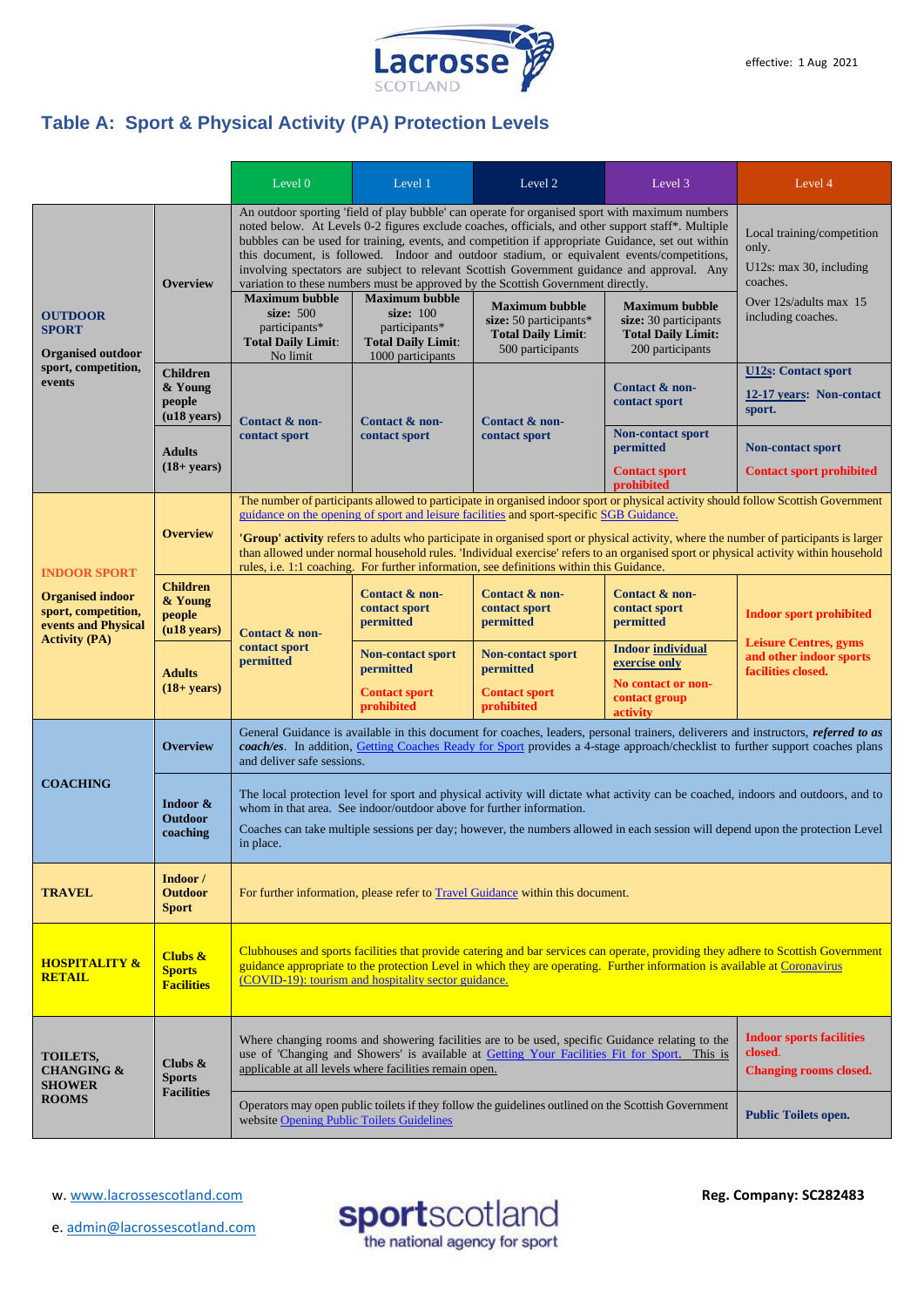

<span id="page-4-2"></span>The information outlined should be used to inform the development of suitable Guidance, which can be shared with participants, clubs, local authorities/trusts, third sector and other sports facility operators.

# <span id="page-4-0"></span>**SPORTS FACILITY & PARTICIPATION GUIDANCE**

- 1. It is the responsibility of each club committee, sports facility operator and/or deliverer (herein referred to as the operator) to appoint a responsible person/s, referred to as the [COVID officer,](http://www.sportscotland.org.uk/media/5950/sportscotland-covid-officer.pdf) to act as the point of contact on all things related to COVID-19. An [e-learning module for COVID officers](https://rise.articulate.com/share/LlEWUj-o23H_4gC1AF002jdxdrCucQC0#/) is available to support those undertaking the role.
- 2. The COVID officer **must** ensure that full risk assessments, processes and mitigating actions are in place before any sport or leisure activity. Specific consideration should be given to the needs of those at greater risk, including some older adults or those with disabilities.
- 3. Operators should check with their insurance company that correct and full insurance cover is in place and valid before any activity takes place.
- 4. Operators should only re-open facilities when it is safe to do so, in accordance with Scottish Government guidance.
- 5. Operators must ensure that users are made aware of the requirement to adhere to the relevant approved SGB guidance prior to any sport or physical activity being undertaken at the venue and reserve the right to intervene where there are any clear and visible breaches of this Guidance by participants. Where such breaches occur, operators should notify the nominated club/activity COVID Officer is overseeing the activity. They should, in turn, take appropriate action to mitigate future risks and protect participants and the wider public.

# <span id="page-4-1"></span>**Travel Guidance**

- 6. Travel guidance outlined by the Scottish Government should always be followed. Further information on what travel is permitted is available at [Coronavirus \(COVID-19\): Guidance on travel](https://www.gov.scot/publications/coronavirus-covid-19-guidance-on-travel-and-transport/)  [and transport.](https://www.gov.scot/publications/coronavirus-covid-19-guidance-on-travel-and-transport/)
- 7. Information for each local government area, including their Level, is available at [Coronavirus](https://www.gov.scot/publications/coronavirus-covid-19-protection-levels/)  [\(COVID-19\): local](https://www.gov.scot/publications/coronavirus-covid-19-protection-levels/) protection levels, including a postcode checker.
- 8. You should avoid car sharing with anyone from another household unless you deem it to be necessary. If individuals or groups do car share, then they should follow Transport Scotland: advice [on how to travel safely](http://www.transport.gov.scot/coronavirus-covid-19/transport-transition-plan/advice-on-how-to-travel-safely/#section-63888) and put in place appropriate risk assessment and mitigations.
	- When carpooling, follow the same rules as you would in a car-sharing service or taxi (i.e. Wear a mask, sit in the back seat when possible, leave a window cracked)
	- If permission is granted to carpool, all in the car need to take a home lateral flow Covid test the day before the carpooling journey. Everyone must test negative and have the results with them on the day of the trip.
- 9 Sport & Physical Activity Participation
	- 9.1 Participants can participate in organised sport and physical activity based on their local government area Level, as detailed in [Table A.](#page-4-2) However, such activity is subject to exemption from household rules as detailed within this Guidance.
- w[. www.lacrossescotland.com](http://www.lacrossescotland.com/)
- e. [admin@lacrossescotland.com](mailto:admin@lacrossescotland.com)

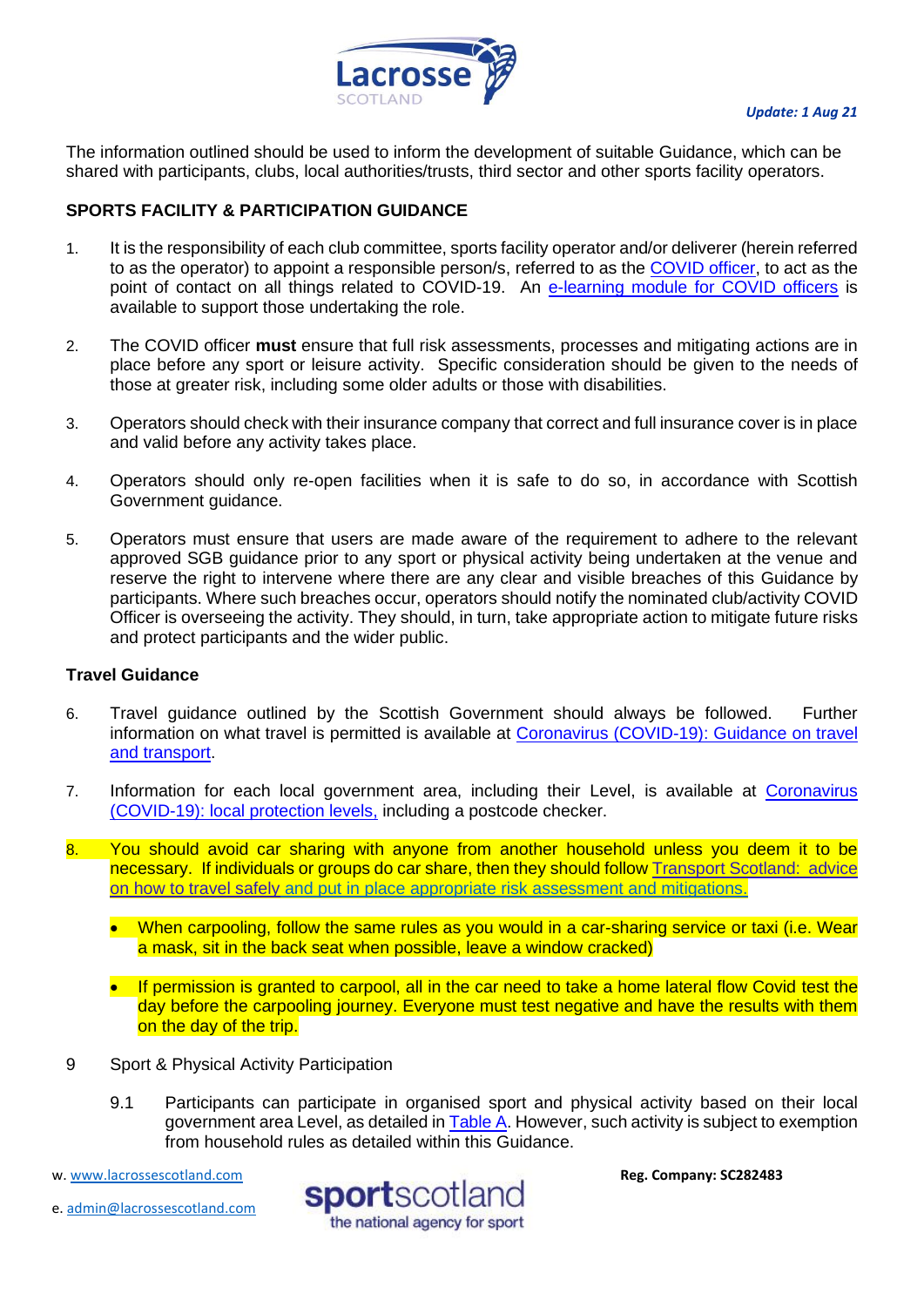

- 9.2 When participants travel out with their local government area, they should follow the travel guidance detailed below.
- 10 Children & Young People (17 years or under)
	- 10.1 People can travel to and from Level 0, 1, 2 and 3 areas to facilitate or take part in organised sport, training, and competition for persons under 18 years of age.
	- 10.2 Children and young people can also travel to and from a Level 4 area if, for example, they belong to a club that is outside their local government area. This flexibility allows children and young people to take part in sport or organised activity, but they should travel no further than they need to. If attending a sport/activity in a Level 3 area or below, Level 4 guidance will apply to the whole activity, e.g. 12 to 17-year-old outdoor activity should be restricted to non-contact and include a maximum of 15 participants.
	- 10.3 Children and young people living in a Level 3 or 4 area can also travel out with their local government area to participate in informal exercise such as walking, running, or cycling. Such activity should follow [Scottish Government 'local protection levels' Guidance.](https://www.gov.scot/publications/coronavirus-covid-19-protection-levels/pages/protection-levels-by-area/)
- 11 Adults (18 years or over)
	- 11.1 Participants aged *18 years or over* can travel to and from Level 0, 1 and 2 areas to participate in organised sport, physical activity, training, and competition. However, to help suppress the spread of the virus, it is advised that people should not utilise facilities or take part in activities that are not allowed in their home local area protection Level. Participants should not travel to a Level 3 or 4 area to participate in organised sport or physical activity.
	- 11.2 Adults living in Level 3 or 4 areas should only travel locally (within their local government area) to participate in organised sport or physical activity as outlined in [Table A.](#page-4-2)
	- 11.3 Adults living in a Level 3 or Level 4 area can also travel up to 5 miles out with their local government area to participate in informal exercise or recreation such as walking, cycling, golf or running that starts and finishes in the same place. Such activity should follow Scottish [Government 'local protection levels' Guidance.](https://www.gov.scot/publications/coronavirus-covid-19-stay-at-home-guidance/)

# **Table B: Travel Summary (Organised sport and physical activity)**



# <span id="page-5-0"></span>**Definitions - for this guidance**

12 **'Organised sporting or physical activity'** refers to activities undertaken in a structured and managed way following specific rules and Guidance of relevant SGBs, local authorities or businesses who in turn have fully applied related Scottish Government and **sport**scotland guidance.

w[. www.lacrossescotland.com](http://www.lacrossescotland.com/) 

e. [admin@lacrossescotland.com](mailto:admin@lacrossescotland.com)

sportscotland the national agency for sport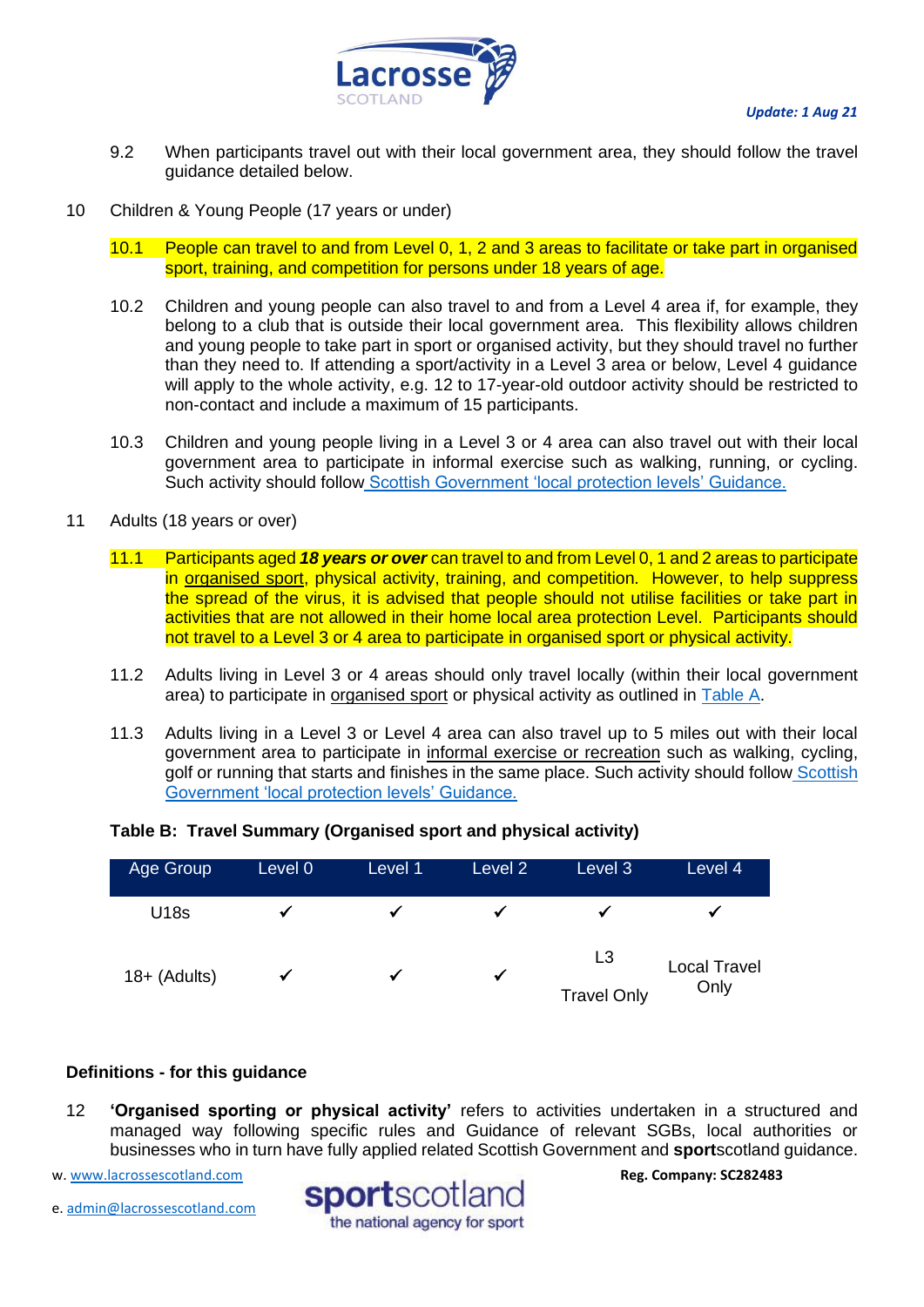

All organised activity should be overseen by a Covid Officer with documented risk assessments undertaken and mitigating actions put in place to ensure the health, safety and welfare of participants, coaches and officials.

- 13 **Contact sport or activity** is defined as "a sport or activity in which the participants necessarily come into bodily contact or as a matter of course encroach within 2m (1m from 19<sup>Jul</sup> 2021) of one another".
- 14 **Non-contact sport or activity** is defined as "a sport or activity in which the participants are physically separated by playing rules such as to make it difficult for them to make physical contact during an activity. Examples include Tennis, Cricket, Boccia and Curling.
- 15 **Sports competition is defined as "**any amateur **participation sport, contest or race involving individual** participants or teams who regularly compete against opponents as part of an organised SGB, league, local authority or club activity."
- 16 **Sports event** is defined as "an organised gathering or activity of limited duration that brings people together for the primary purpose of **participating in the one-off sporting activity such as a marathon, triathlon etc."** For the benefit of this Guidance, professional sport with spectators is regarded as a sports event, not competition.
- 17 **Adult 'group' sport or activity** refers to adults who participate in organised sport or physical activity, where the number of participants is larger than allowed under normal household rules.
- 18 **Indoor individual exercise** refers to a non-contact recreational sport or physical activity which follows household rule numbers. This includes gym use, 1:1 personal training, swimming, ice skating, and indoor snow sports activity to maintain physical distancing.

# <span id="page-6-0"></span>**Permitted Sport and Leisure Activities**

- <span id="page-6-1"></span>19. Participants and operators should follow Guidance based on the area protection level (where relevant) in which the sporting activity is to occur. A summary of what sporting activity can be undertaken at each protection level is available in [Table A](#page-4-2) and should be read in conjunction with the rest of this document.
- 20. Subject to the protection level guidance within this document, organised sporting or physical activity can occur indoors or outdoors, in effect suspending physical distancing and household guidelines for the duration of the activity.
- 21. Where there is likely be proximity or contact between participants involved in a sporting activity, mitigating actions should be considered to minimise risk and keep participants safe. For instance:
	- 21.1 SGB guidance should focus on providing sporting activity involving as few participants as possible for the minimum amount of time whilst still allowing the activity to run effectively. This may also require a change to game formats, numbers and/or rules to minimise risk to participants.
	- 21.2 As soon as a participant has completed training, competition or event, they should leave the field of play/venue unless other Scottish Government guidance allows, e.g. use of venue hospitality services.

w[. www.lacrossescotland.com](http://www.lacrossescotland.com/) 



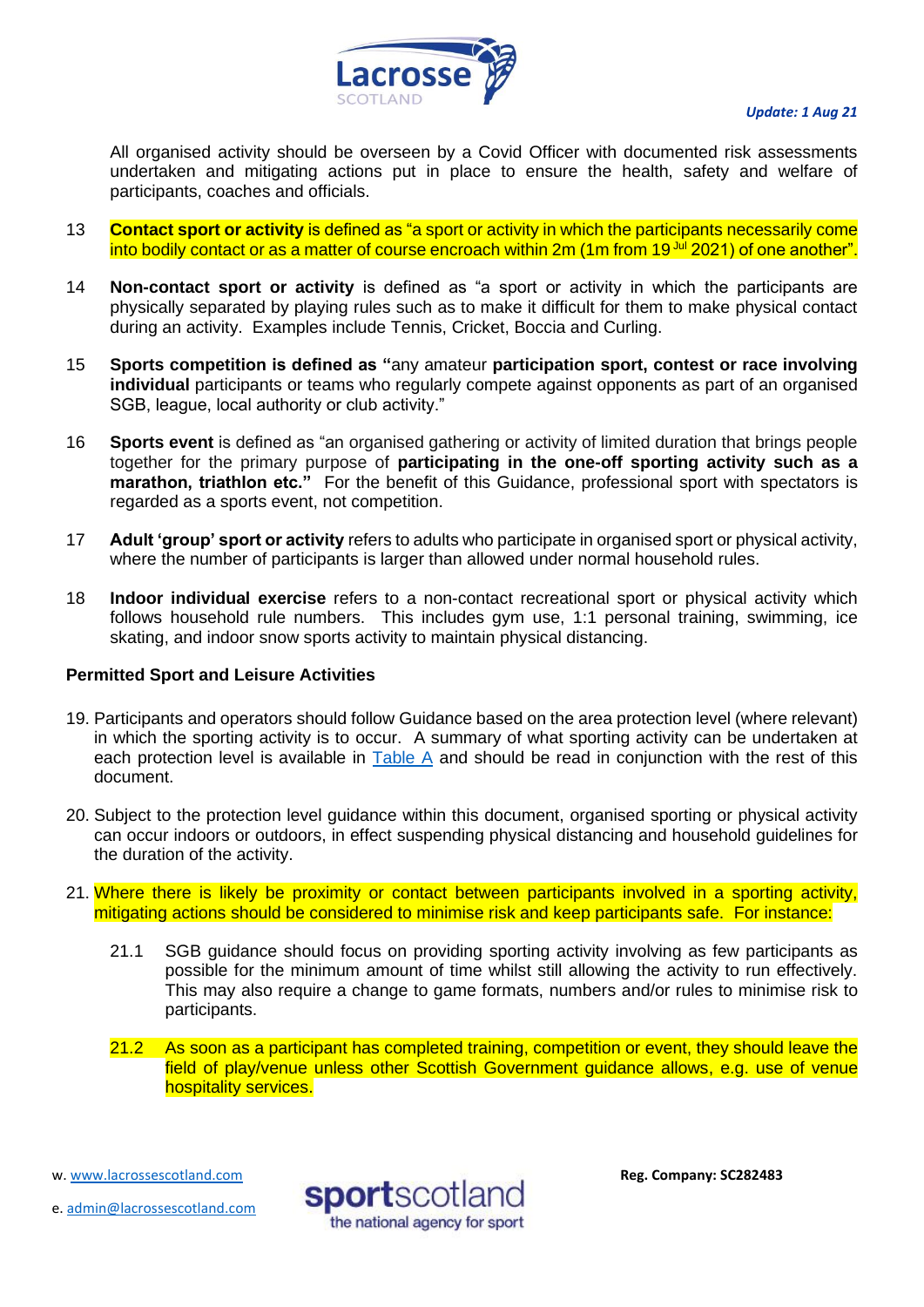

- 22. Both indoor and outdoor, formal presentation ceremonies should only take place during or after sporting activity or competition where Scottish Government household rules on gatherings allow. The emphasis should be on reducing risk.
- 23. Holiday camps, extended sports activity or events which would not normally come under the jurisdiction of an SGB should refer to the appropriate local authority or other relevant Scottish Government guidance.
	- 23.1 For instance, services that provide regulated childcare (registered and regulated by the Care Inspectorate in Scotland) should follow the Guidance for [school age childcare services.](https://protect-eu.mimecast.com/s/32OUCoYgxT9D2YI1gTJb?domain=gov.scot/) Those who are not registered should follow the [organised children's activity guidance](https://protect-eu.mimecast.com/s/YfeLCpgjytk94ohD7Nn7?domain=gov.scot/) in Scotland.

# **Outdoor Sport & Physical Activity**

- 24. Operators may open outdoor sports areas, courts and pitches if documented risk assessments are undertaken and all appropriate measures are put in place to ensure the safety of participants, staff and volunteers and where activity is undertaken in line with Guidance for the appropriate protection level. Please also refer to Guidance produced by **sport**scotland at: [Getting Your Facilities Fit for Sport.](http://www.sportscotland.org.uk/covid-19/getting-your-facilities-fit-for-sport/)
- 25. Information relating to outdoor sport and physical activity that can be undertaken by protection level and age group is available in [Table A.](#page-4-2)
- 26. Further information outlining outdoor Level 4 sport and physical activity restrictions and exemptions is available in [Appendix 1.](#page-18-1)

# *Outdoor sporting bubbles for training, competition, or small-scale participation events (Levels 0-3)*

27. An outdoor sporting 'field of play bubble', including multiple bubbles, can be used for organised training, competition, or participation events up to the limits noted below. Coaches, officials, and other volunteers are not included in Level 0 to Level 2 bubble/participation numbers but are at Level 3. Support staff numbers should be limited to those that are required to ensure a safe, well-run activity:

Level 3 – Bubbles of up to 30 with a maximum of 200 participants per day Level 2 – Bubbles of up to 50 with a maximum of 500 participants per day Level 1 – Bubbles of up to 100 with a maximum of 1000 participants per day Level 0 – Bubbles of up to 500 with no participant limit per day

- 28. Operators and organisers should undertake comprehensive risk assessments to minimise the risk of movement or contact between bubbles (or waves), including before, during or after an activity. Once individuals have completed their activity, they should immediately vacate the 'field of play' and are subject to household rules.
	- 28.1 For Levels 2 & 3, Lacrosse Scotland approved the following number of participants in bubbles that have been divided into:
		- Bubbles for non-contact practice and training sessions:
			- o **Quarter pitch –** 15 players, 2 coaches (on parameter) per bubble
				- Max four separate bubbles of 15 players per field

**Reg. Company: SC282483**

- o **Third pitch** 30 players, 3 coaches (on parameter) per bubble
	- $\blacksquare$  Max three bubbles of 30 per field

w[. www.lacrossescotland.com](http://www.lacrossescotland.com/) 

e. [admin@lacrossescotland.com](mailto:admin@lacrossescotland.com)

sportscotland the national agency for sport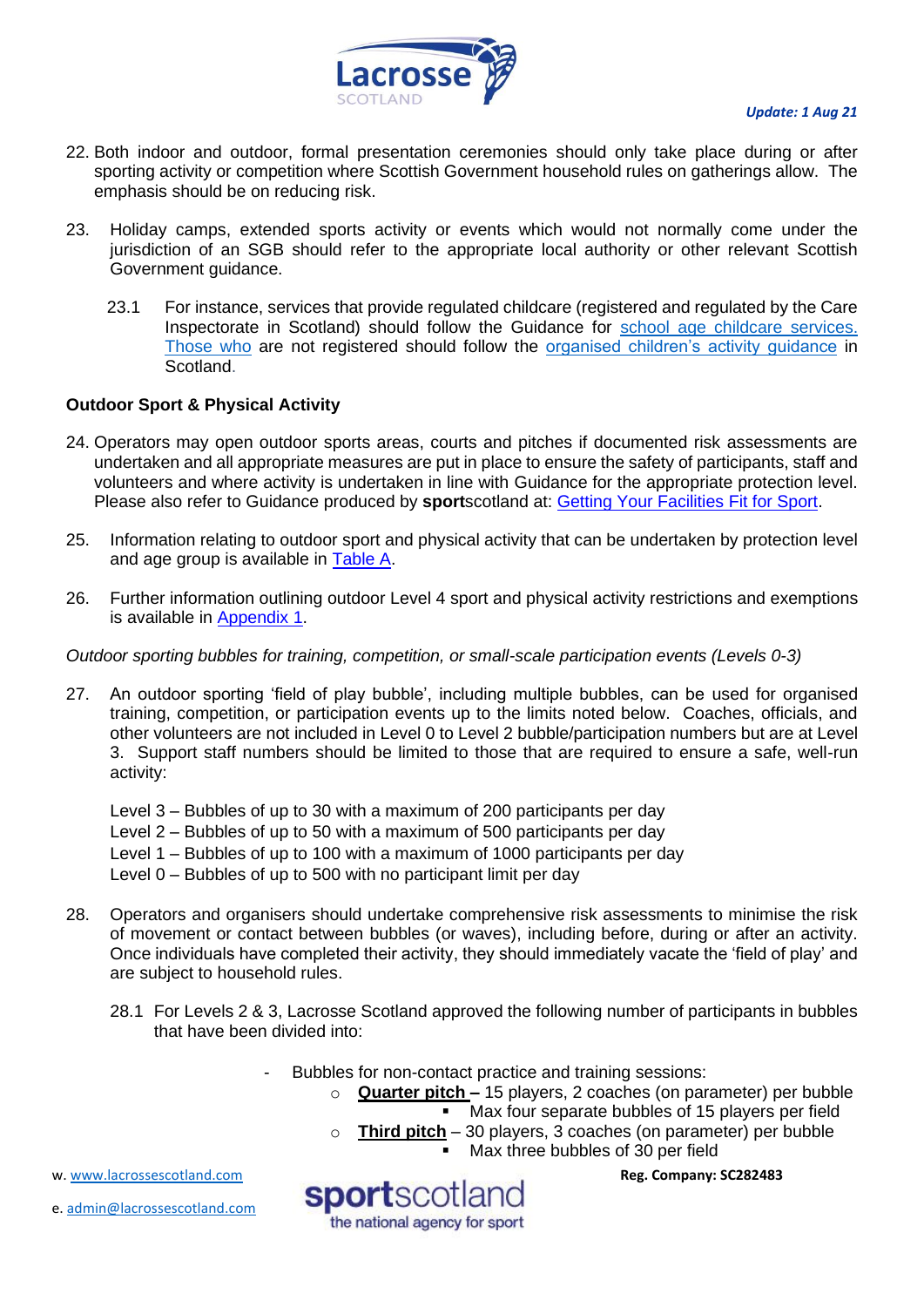

- o **Half pitch** 30 players, 4 coaches (on parameter) per bubble Max two bubbles of 30 per field
- **Full pitch** 30 players, 8 coaches (on parameter)

# 28.2 For level 1, up to 100 players per bubble per pitch 28.3 For level 0 up to 500 players per bubble per pitch

If a coach actively participates in a bubble, they are permanently attached to that bubble for the training session and included in the total maximum number of people. ABSOLUTE zero crossover per bubble. Bubbles can be reallocated only after 72hours have passed between training sessions.



# **ONE WAY SYSTEM - ACCESS AND EGRESS**

Figure 1.1: Example of Field Layout (1/4)

# **ABSOLUTELY NO CROSSOVER BETWEEN GROUPS**

- For competitions and friendlies in Level 2 or 3:
	- o **Squad roster size is capped at 13 players and one coach per team** (*26 players, 2 coaches, plus 2 refs/umps per match*).
	- o These are the absolute maximums allowed, and consider the current suspension of face-offs/draws during matches (*see competition guidance for further information on F/Ds temporary suspension*) whilst remaining under the 30 player cap.
	- o Players competing should have a 24-hour window between the match and re-joining other club members for training sessions. Temperature and any unusual symptoms should be monitored. Any health concerns should be immediately reported to the LS Covid lead.

**Reg. Company: SC282483**

w[. www.lacrossescotland.com](http://www.lacrossescotland.com/) 

e. [admin@lacrossescotland.com](mailto:admin@lacrossescotland.com)

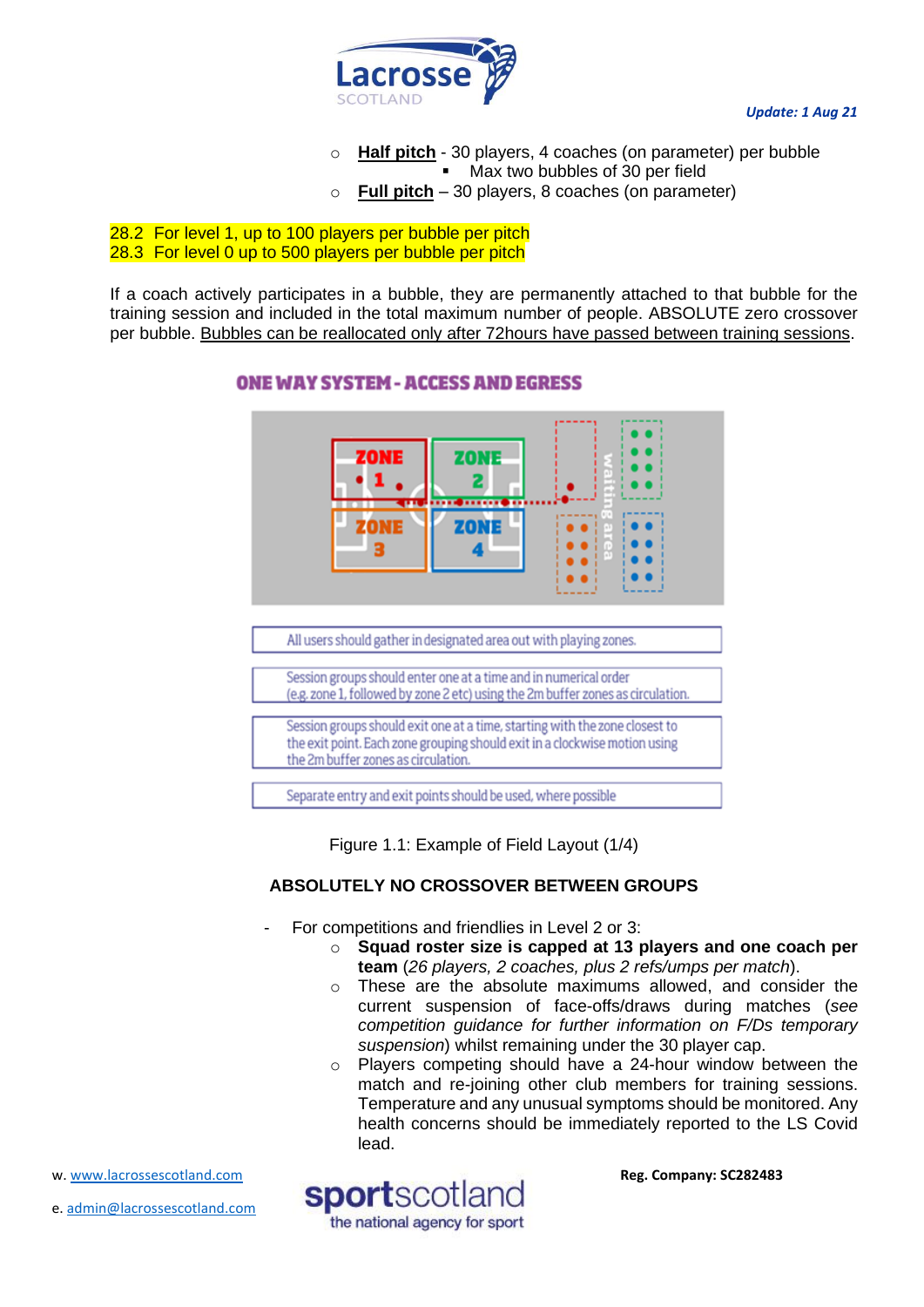

o

o A Club may have more than one bubble of 30 but ABSOLUTELY NO CROSSOVER BETWEEN Bubbles for 72 hours. Temperature and any unusual symptoms should be monitored. Any health concerns should be immediately reported to the LS Covid lead.

- For competitions and friendlies in Level 0 or 1:

- o Squad roster size is uncapped capped as long as the total bubble does not exceed the maximum limits of participants at the designated Level. (Included all players, coaches, plus refs/umps per match).
- **Face-offs and draws are allowed again.**
- o Players competing should have a 24-hour window between the match and re-joining other club members for training sessions. Temperature and any unusual symptoms should be monitored. Any health concerns should be immediately reported to the LS Covid lead.
- o ABSOLUTELY NO CROSSOVER BETWEEN Bubbles for 72 hours. Temperature and any unusual symptoms should be monitored. Any health concerns should be immediately reported to the LS Covid lead.
- 29. Total participant numbers taking part in training, competition, or events, other than detailed below, should not exceed maximum daily numbers.
	- 29.1 Permanent outdoor sport, leisure and club facilities which are accessed regularly by the general public and/or club members and have in place a designated COVID officer and appropriate risk assessments may exceed the daily participation limit if managed in line with the Scottish Government guidance on [Coronavirus \(COVID-19\): Guidance for the](http://www.gov.scot/publications/coronavirus-covid-19-guidance-on-sport-and-leisure-facilities)  [opening of indoor and outdoor sport and leisure facilities.](http://www.gov.scot/publications/coronavirus-covid-19-guidance-on-sport-and-leisure-facilities) This may, for instance, include operating separate activity zones, implementing staggered time slots and putting in place other measures to ensure participation bubbles remain separate, including consideration of parking and access/egress.
- 30 Where a person requires the support of a carer to undertake sport or physical activity safely, the carer will not be counted in the bubble total. However, in such circumstances, the Covid Officer should risk assessing and, where required, take additional precautions to minimise risk. For instance, the carers may wear, if appropriate, personal protective equipment (PPE) such as face masks during the activity.
- 31 Any further exemptions or variation to training, competition, event bubble, or participant numbers, including the addition of spectators, must be agreed directly with the Scottish Government and subject to other relevant Scottish Government guidance.
- 32 Operators and organisers should note that the situation around COVID-19 is fluid, and activities may need to be cancelled at short notice if local or national restrictions change. In such circumstances, plans should be in place to notify participants of event cancellation and ensure they do not attend the venue.
- 33 SGBs and operators should introduce a period of training to familiarise participants with guidelines before running competitions.
- 34 Outdoor group coaching for organised sport and physical activity, including aerobics and fitness classes, can take place with up to 30 people at any one time in Level 3, including the coach, if physical distancing is always maintained. Bubble numbers for Levels 0, 1 & 2 are to be confirmed by the Scottish Government.

w[. www.lacrossescotland.com](http://www.lacrossescotland.com/) 



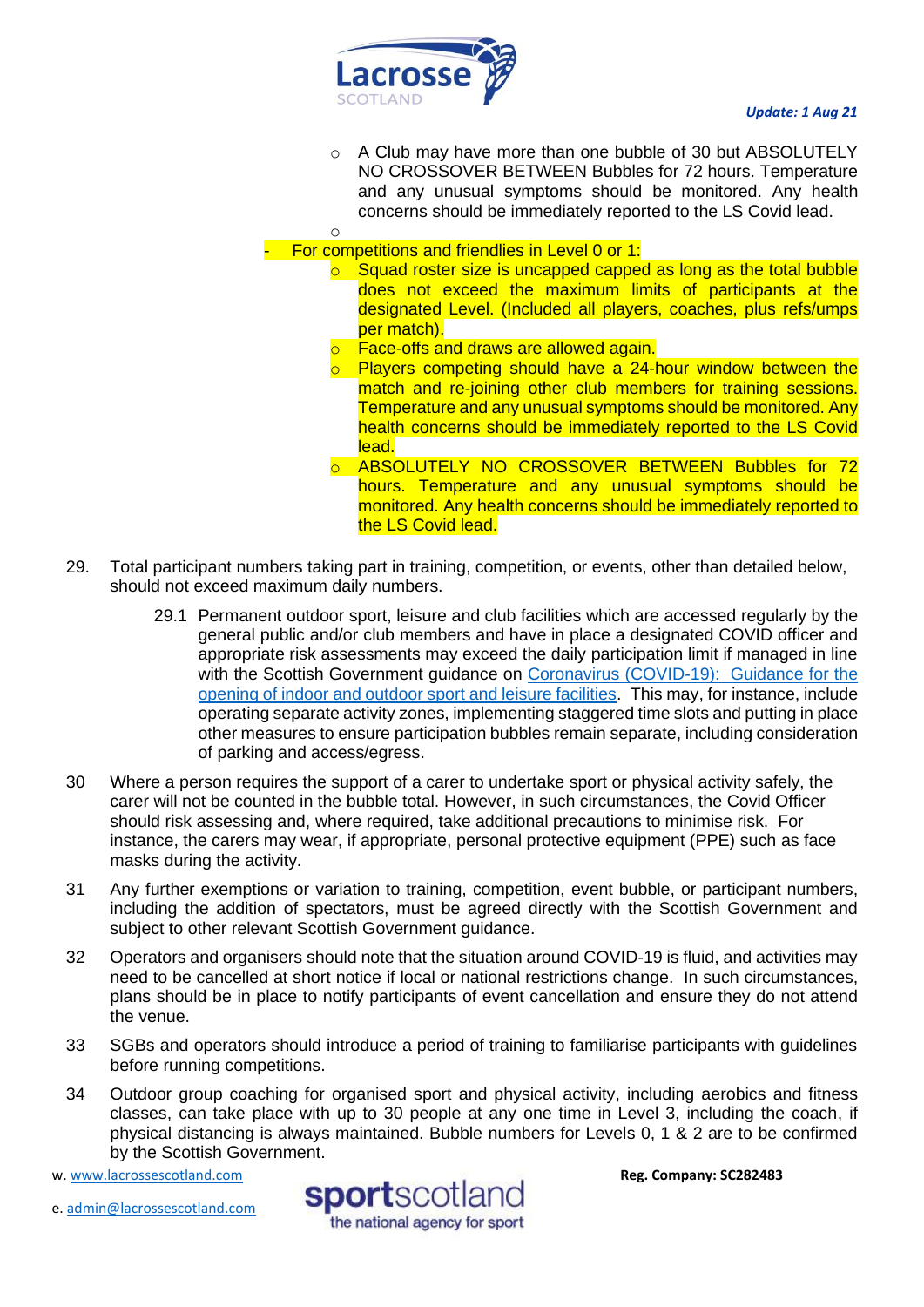

# *Outdoor sporting bubbles for localised training and competition (Level 4)*

35 See [Appendix 1](#page-18-1) for detailed information on Level 4 restrictions.

# <span id="page-10-0"></span>**Indoor Sport & Physical Activity**

- 36 Indoor sport and leisure facilities can open if Scottish Government [Coronavirus \(COVID-19\):](http://www.gov.scot/publications/coronavirus-covid-19-guidance-on-sport-and-leisure-facilities)  [Guidance for the opening of indoor and outdoor sport and leisure facilities](http://www.gov.scot/publications/coronavirus-covid-19-guidance-on-sport-and-leisure-facilities) is fully implemented.
- 37 Appropriate risk assessments and mitigating measures must be put in place to reduce risk and protect participants. For instance, consider physically distanced training, reducing numbers taking part and changing game formats or rules. Participants should not congregate before or after an activity. Operators must ensure comprehensive mitigating actions are put in place and documented in their risk assessment to stop this from happening. Consider staggering start/arrival times and any other relevant additional measures.
- 38 The number of participants allowed to take part in indoor sport or physical activity must be risk assessed by the operator following Scottish Government [Coronavirus \(COVID-19\): Guidance on the](http://www.gov.scot/publications/coronavirus-covid-19-guidance-on-sport-and-leisure-facilities)  [opening of indoor and outdoor sport and leisure facilities](http://www.gov.scot/publications/coronavirus-covid-19-guidance-on-sport-and-leisure-facilities) and sport-specific [SGB Guidance.](https://sportscotland.org.uk/covid-19/latest-sport-and-physical-activity-guidance/)
- 39 Information relating to indoor sport and physical activity that can be undertaken by protection level and age group is available in [Table A.](#page-4-2)

# **Sports Events & Competitions**

- 40 Sport Competition
	- 41.1 Organised sport competition can occur if Guidance within this document is followed and subject to appropriate risk assessment and oversight by the designated Covid Officer.
	- 41.2 The maximum number of participants allowed to take part in a sport competition should be no more than:
		- 41.2.1 Outdoors: Agreed bubble/daily participation numbers, by Level, as outlined in [Table A.](#page-4-2)
		- 41.2.2 Indoors: Risk assessed maximum numbers following Scottish Government guidance on [the opening of indoor and outdoor sport and leisure facilities](http://www.gov.scot/publications/coronavirus-covid-19-guidance-on-sport-and-leisure-facilities)
	- 41.3As part of their risk assessment, operators and organisers should, where relevant, consult with and obtain agreement from those bodies that they would normally require agreement from to run the competition. For example, where the competition would require a licence from the local authority under existing Civic Government legislation, this must include agreement from local Environmental Health Officers. Other bodies depending on the type, location, and scale of the event, may include the landowner, Community Council, the transport police, or other body responsible for the public's safety.
	- 41.4 Spectators are permitted under the following circumstances:
		- 41.4.1 where supervising a child and/or vulnerable person.
		- 41.4.2 where a competition or event is organised and takes place at premises whose entrances and exits are controlled (indoors and outdoors) for crowd and capacity

w[. www.lacrossescotland.com](http://www.lacrossescotland.com/) 

e. [admin@lacrossescotland.com](mailto:admin@lacrossescotland.com)

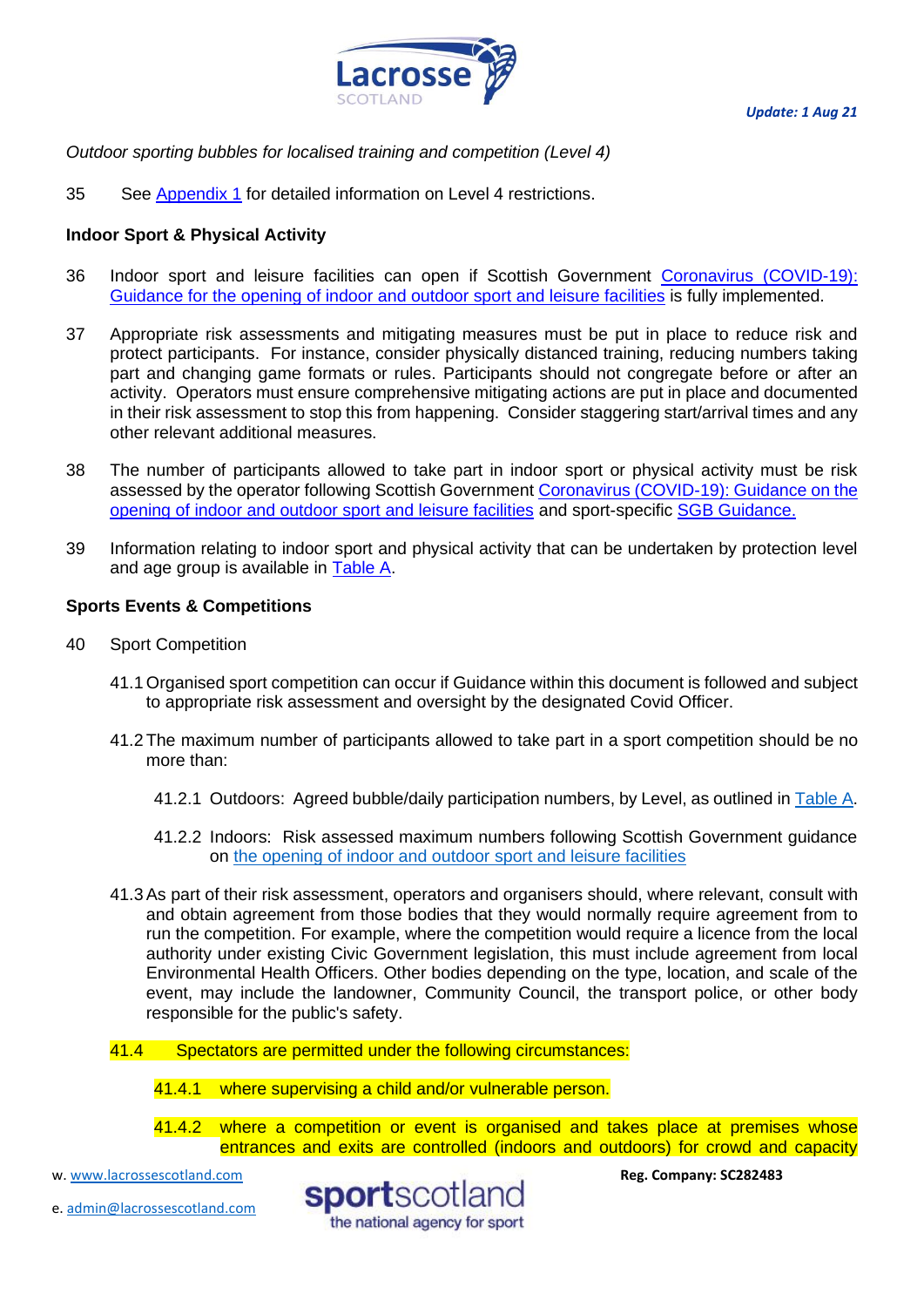

management in line with Scottish Government [\(COVID-19\): events sector guidance](https://protect-eu.mimecast.com/s/FciKCk50qulxM1fQ2ibV?domain=gov.scot/) and [\(COVID-19\): calculating physical distancing capacity in public settings.](https://protect-eu.mimecast.com/s/P4KmClO9rHGQBpiqO5s9?domain=gov.scot/)

- 41.5 It is recognised that it may not always be possible to prevent people from spectating [at a competition or event] in a public space such as a park. In such circumstances, the organisers are required to consider mitigating measures as part of their risk assessment/management plan, emphasising discouraging, where possible, informal spectating. The organiser should communicate any such measures before the competition or event, which may include, amongst other things, the displaying of notices around the venue to remind the public to follow Scottish Government guidance.
- 41.6 For clarity, where informal spectating occurs, organisers are not expected to enforce government guidance on public members in places, not under their control.
- <span id="page-11-0"></span>42. Sports Events
	- 42.1 Sports events, including spectator events, can be subject to appropriate Scottish Government guidance being followed. Further information is available on the sportscotland website.

# **Coaching**

- 43 The Guidance below supports coaches, leaders, personal trainers, deliverers, and instructors *herein referred to as coach/es*. In addition, please see [Getting Coaches Ready for Sport](http://www.sportscotland.org.uk/covid-19/getting-your-coaches-ready-for-sport/) which provides a 4-stage approach/checklist to help coaches get ready for delivering sport and physical activity. It can be used as it is or amended to reflect the sport or delivery activity.
- 44 Coaches operating within clubs and facilities should liaise with the relevant COVID Officer before undertaking coaching. All sporting or physical activity must adhere to the operator and relevant [SGB](https://sportscotland.org.uk/covid-19/latest-sport-and-physical-activity-guidance/)  [Guidance.](https://sportscotland.org.uk/covid-19/latest-sport-and-physical-activity-guidance/)
- 45 Coaches and others supporting organised sporting or physical activity should attempt to keep physically distant. Still, it is recognised that this will not always be possible to ensure the safety of participants. In such circumstances, the responsible 'Covid Officer' should consider appropriate mitigating actions as part of the risk assessment.
- 46 Coaches should be aware that local restrictions may be in place for sport and physical activity. This should be considered part of risk assessment planning and dictate what activity can be coached, indoors and outdoors, and to whom. See [Table A](#page-4-2) for further information about protection levels. In addition, Scottish Government [travel guidance](https://www.gov.scot/publications/coronavirus-covid-19-guidance-on-travel-and-transport/) provides exemptions for travel into and out of Level 3 and Level 4 local authority areas. This includes 'travel for work, or to provide voluntary or charitable services, but only where that cannot be done from your home'.
	- 46.1 Where paid/voluntary coaches or officials use the above exemption, mitigating actions should be taken to reduce risk to the coach, official and participants. This should be documented in the risk assessment.
- 47. Coaching (Levels 0-3)
	- 47.1 Coaches can run organised outdoor group training sessions in protection Levels 0-3 in line with maximum bubble sizes outlined in [Table A](#page-4-2) or as agreed through approved [SGB Guidance](https://sportscotland.org.uk/covid-19/latest-sport-and-physical-activity-guidance/) and [Scottish Government \(COVID-19\): Guidance on the opening of indoor and outdoor sport](http://www.gov.scot/publications/coronavirus-covid-19-guidance-on-sport-and-leisure-facilities)

w[. www.lacrossescotland.com](http://www.lacrossescotland.com/) 



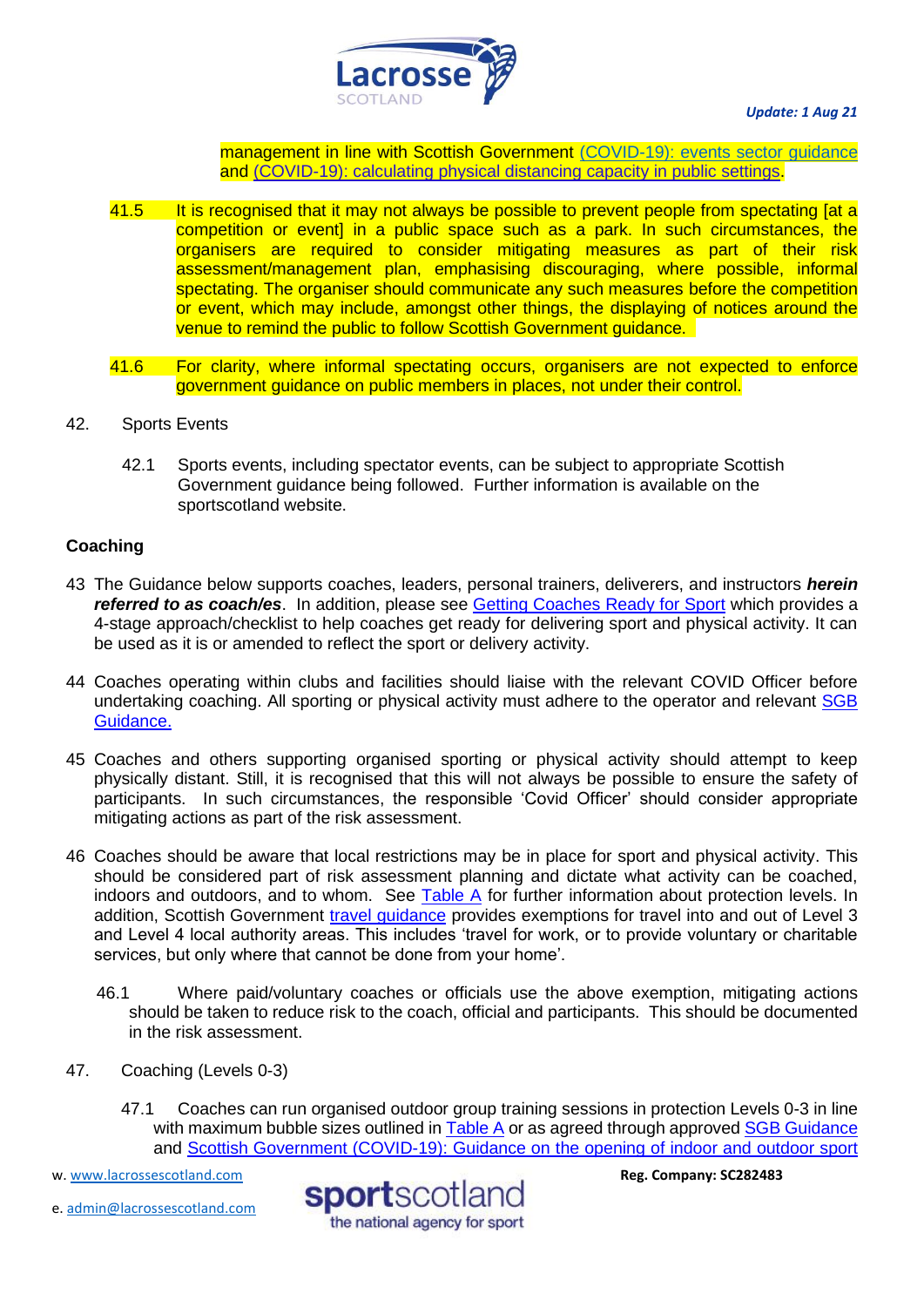

[and leisure facilities.](http://www.gov.scot/publications/coronavirus-covid-19-guidance-on-sport-and-leisure-facilities) They should also ensure to follow specific Guidance on [sporting bubbles](#page-6-1) within this document.

- 48. Coaching (Level 4)
	- 48.1 Coaches can run organised outdoor non-contact group training sessions in protection Level 4 for a maximum of 15 people aged 12 years or over (including the coach/es)
	- 48.2 Coaches can run organised outdoor contact and non-contact training sessions for up to 30 children (including the coach/es) aged under 12 years.
- 48 Coaches can take multiple indoor sessions (where protection levels allow) per day; however, the number of participants allowed in each session will depend upon the protection Level restrictions in place in the given location.
- 49 Where a local area operates within a protection level, face coverings must be worn by coaches when indoors, except where an exemption applies. For instance:
	- 49.1 where an individual has a health condition or is disabled, including hidden disabilities, for example, autism, dementia or a learning disability.
	- 49.2 or if there is a reasonable excuse not to wear a face-covering such as:
		- 49.2.1 There is difficulty in communicating with participants who may not be close by, and safety is an issue, i.e. in a swimming lesson. In such cases, alternative measures should be considered, such as the use of a face visor.
			- 49.2.2 being physically active or exercising as part of the coached session.

The priority should be on ensuring the safety of the coach and participants and minimising the risk of virus transmission before, during and after activity.

- 50 At all times, coaches should:
	- 50.1 plan and risk assess appropriately for the session in advance, be aware of responsibilities, be clear on expectations with participants and build in a review period to reflect on the effectiveness and safety of the session.
	- 50.2 Ensure signage on guidelines for participating safely and promoting hygiene measures are displayed and up to date.
	- 50.3 In advance of delivery, check that appropriate insurance policy are in place for all coached activities and that their insurance is valid for the activities they plan to deliver.
	- 50.4 Find out about their direct and surrounding delivery environment in advance of the session and contact the facility operator, where relevant, to confirm any changes in processes and procedure.

50.5 Consider the needs of participants returning after recovering from COVID-19. Participants should be able to confidentially disclose this in a similar way to any other personal matter relevant to coached activity, so the coach can make suitable adjustments and allowances to the planned activity for the individual and check that input from a medical professional has been sought where appropriate.

w[. www.lacrossescotland.com](http://www.lacrossescotland.com/) 



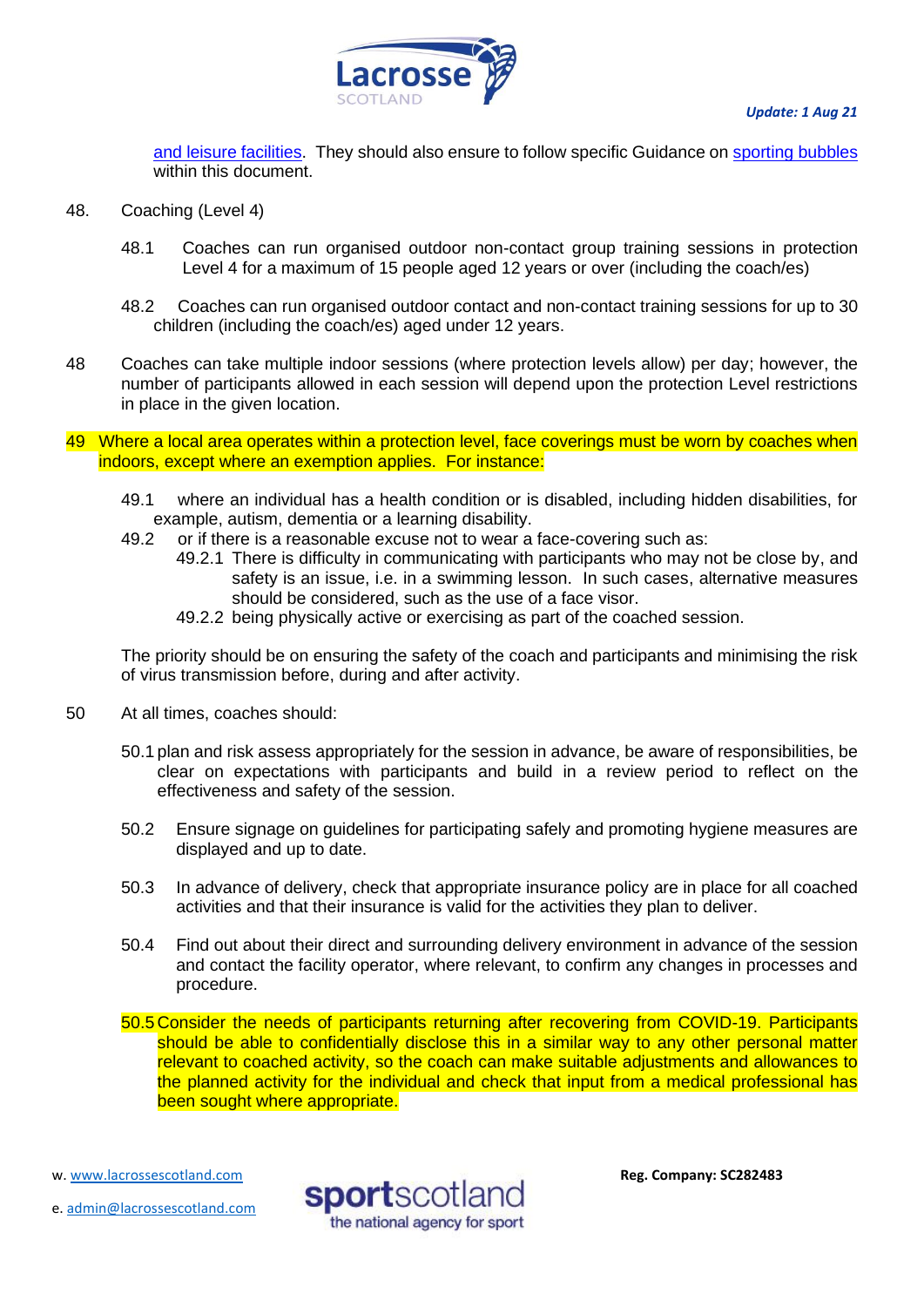

- 50.6 Coaches working with children should familiarise themselves with the additional considerations developed by **Children 1st**: [Child Wellbeing and Protection Considerations.](http://www.sportscotland.org.uk/media/5774/cyp-return-to-sport-after-covid-19.pdf)
- 51 Additional support tools are available for coaches and volunteers at the Getting Coaches Ready [for Sport](https://sportscotland.org.uk/covid-19/getting-coaches-ready-for-sport/) section of the **sport**scotland website, including [mental health and wellbeing awareness](https://sportscotland.info/mentalhealth/#/)  [training.](https://sportscotland.info/mentalhealth/#/)

# **Additional Sport & Leisure Activity Considerations**

- 52 Specific consideration should be given to the supervision of children under the age of 5 years. It is not appropriate for young children to maintain physical distancing, either practically or in child development. You may, for instance, ask a parent or carer to be present.
- 53 Where a disabled participant requires functional support to help them participate, coaches, carers, or those supporting the participant can provide this without maintaining physical distancing. In such circumstances, the responsible 'Covid Officer' should consider appropriate mitigating actions as part of the risk assessment. For instance, providing appropriate PPE, limiting the number of participants an individual provides functional support to, limiting the duration spent in close proximity, or a combination of actions.
- 54 Where an employee is providing an activity, relevant work placed risk assessments and consultation should occur before any activity being undertaken. See the Businesses, workplaces and self-employed people section at [Scottish Government: Coronavirus in Scotland.](http://www.gov.scot/coronavirus-covid-19/)

# <span id="page-13-0"></span>**Toilets, Changing and Locker Rooms**

- 55 If appropriate risk assessment and hygiene measures have been put in place access to, and use of changing rooms and showering facilities is permitted (other than in Level 4 areas where indoor facilities should remain closed). However, the safety of participants is the priority, and facility operators should consider whether the use of the areas is necessary.
- 56 Where changing rooms and showering facilities are to be used, specific Guidance relating to the use of 'Changing and Showers' is available at [Getting Your Facilities Fit for Sport.](http://www.sportscotland.org.uk/covid-19/getting-your-facilities-fit-for-sport/)
- 57 Operators may open public toilets if they follow the guidelines outlined on the Scottish Government website [Opening Public Toilets Guidelines.](http://www.gov.scot/publications/coronavirus-covid-19-public-and-customer-toilets-guidance/pages/overview/)

#### <span id="page-13-1"></span>**Equipment Provision and Use**

- 58 Operators should, where possible, remove equipment, including benches, scoreboards, tables and any other objects that are not essential for participation purposes.
- 59 Where the above is not possible appropriate cleaning measures, including sanitiser and disposable gloves, should be put in place to reduce the risk of contamination.
- 60 All fixed equipment should be checked before use to avoid participants having to adjust or touch it.
- 61 Where shared equipment is necessary for an activity, appropriate hygiene measures must be implemented before, during and after use.

w[. www.lacrossescotland.com](http://www.lacrossescotland.com/) 

e. [admin@lacrossescotland.com](mailto:admin@lacrossescotland.com)

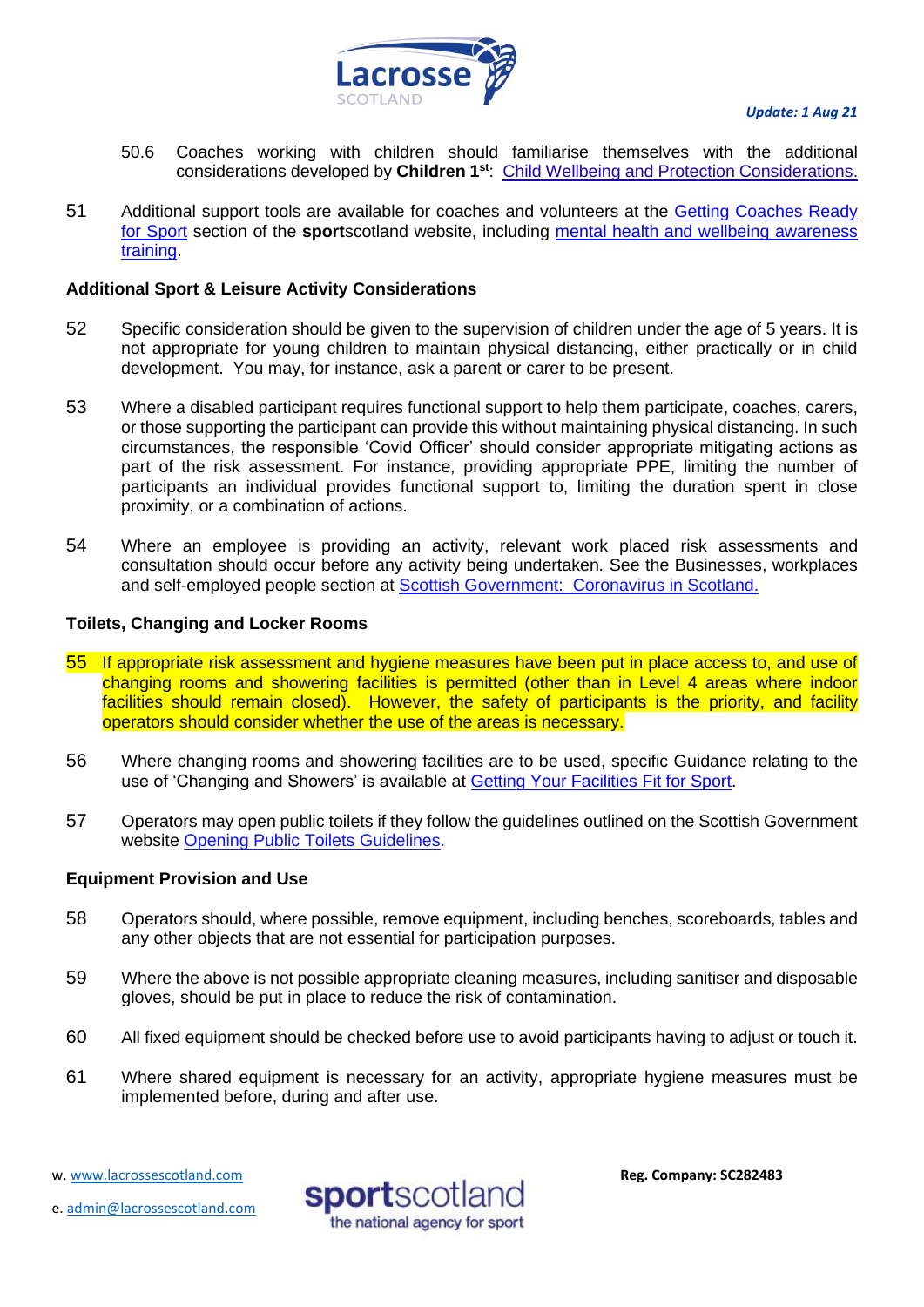

62 Where balls are used in sports areas, courts and pitches, a risk assessment should be undertaken to ensure measures are put in place to minimise uncovered body contact. In addition, appropriate hygiene protocols should be undertaken, including hand hygiene and regular cleaning of balls before, during and after exercise.

### <span id="page-14-0"></span>**Bookings and Payment**

- 63 Encourage people to make bookings online where possible. However, be aware that many disabled people, people from low-income households and older adults do not have access to the internet. So ensure you have alternative measures in place—for example, telephone bookings.
- 64 Consider introducing buffer periods between sessions to stagger start times so that participants do not all arrive/leave simultaneously.
- 65 Where possible, use online or contactless payment options and avoid handling cash. However, where people do not have bank accounts, it is okay to accept cash payments.

# <span id="page-14-1"></span>**Communication with Members / Customers**

- 66 Operators should communicate clearly and regularly with members and participants setting out what they are doing to manage risk and what advice they are giving to individuals before, during and after visits to the venue/activity.
- 67 Make them aware in advance of measures you are putting in place at your venue and the guidelines they are asked to follow.
- 68 Communicate opening times and how people can safely access a facility, if relevant, for example, through a booking or queuing system.
- 69 Ensure signage on guidelines for participating safely and promoting hygiene measures are displayed, up to date and in accessible formats.
- 70 When communicating with members and participants, consider reaching people who do not have access to the internet. When publishing information on websites, consider making it accessible when accessed via a mobile phone or tablet rather than a PC or a laptop.
- 71 Special attention should also be given to how you communicate physical distancing rules to young people.

#### <span id="page-14-2"></span>**Safeguarding**

- 72 All adults involved in coaching / actively engaging with children or vulnerable adults in an organised environment should have appropriate SGB safeguarding training.
- 73 Operators should ensure appropriate ratios of coach/adult to child/vulnerable adult as per SGB guidance and follow all related safeguarding advice.
- 74 Health, safety and welfare policies should always be risk assessed and implemented.
- 75 Operators should also refer to the additional considerations developed by Children 1<sup>st</sup>: Child [Wellbeing and Protection Considerations.](http://www.sportscotland.org.uk/media/5774/cyp-return-to-sport-after-covid-19.pdf)

e. [admin@lacrossescotland.com](mailto:admin@lacrossescotland.com)



w[. www.lacrossescotland.com](http://www.lacrossescotland.com/)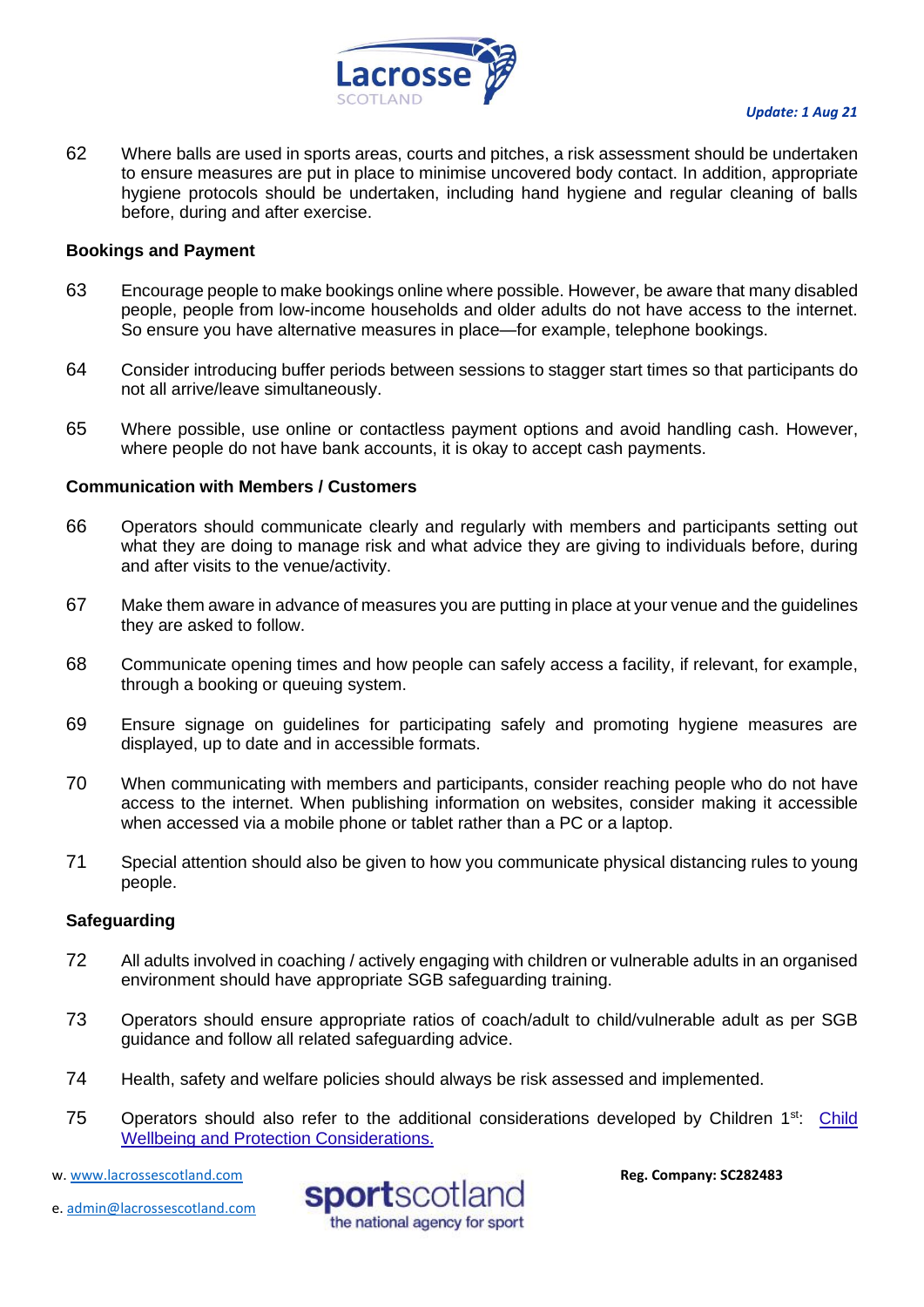

# <span id="page-15-0"></span>**Equality & Inclusion**

- 76 Covid-19 is affecting everyone. But the impact of the pandemic is not being felt equally. Before the pandemic, certain groups were less likely to participate in sport and physical activity. These groups are also the most at risk of worsening inequalities due to Covid-19:
	- Older people
	- Disabled people
	- **Ethnic minorities**
	- Women
	- People from deprived communities
- 77 It is more important than ever to consider inclusive Guidance for people who need extra support to be active. Sports facility operators should consider this as part of their work to encourage people to return.
- 78 The evidence emerging has clear implications for how we design and deliver sport and physical activity. Some key areas for consideration include:
	- 78.1 **Communication** Digital exclusion is a key issue. With so many services and so much information moving online, it risks worsening the health impacts of the pandemic. So we have to think innovatively about the range of ways we can provide information to people about sport and physical activity.
	- 78.2 **Accessibility** Accessibility of our environments is another key issue emerging from the pandemic. As clubs and leisure centre's re-open, it's important to build an understanding of people's specific accessibility needs around things like hygiene, physical distancing and face coverings so we can provide the best possible support to people to participate in sport and physical activity.
	- 78.3 **Anxiety, mental health and wellbeing** The pandemic leads to an increased risk of anxiety and mental ill-health for people. However, we know that sport and physical activity can have significant benefits for people's mental health, so it's vital that we continue to promote those benefits so people are encouraged to get involved.
	- 78.4 **Confidence** Confidence to return to sport is a big issue across all groups. We know that some groups are at higher risk from Covid-19 than others (including some ethnic minorities, disabled people and households experiencing poverty). These groups may be even more nervous about returning to sport or starting to participate. They are also less likely to participate in sport in the first place, so we'll need to give extra attention to their needs to help build their confidence.

# <span id="page-15-1"></span>**Health, Safety & Hygiene**

79 Scottish Government has produced the [Coronavirus \(COVID-19\): FACTS poster including](https://www.gov.scot/binaries/content/documents/govscot/publications/advice-and-guidance/2020/08/coronavirus-covid-19-facts-poster-translations/documents/english/english/govscot%3Adocument/20-21%2B-%2BCoronavirus%2B-%2BTranslations%2B-%2BFACTS%2BPoster%2B-%2BEnglish%2B-%2B9%2BJuly%2B2020.pdf?forceDownload=true)  [translations and accessible formats.](https://www.gov.scot/binaries/content/documents/govscot/publications/advice-and-guidance/2020/08/coronavirus-covid-19-facts-poster-translations/documents/english/english/govscot%3Adocument/20-21%2B-%2BCoronavirus%2B-%2BTranslations%2B-%2BFACTS%2BPoster%2B-%2BEnglish%2B-%2B9%2BJuly%2B2020.pdf?forceDownload=true) Where possible, operators should use this document to reinforce messages. FACTS stands for: **F**ace Coverings, **A**void crowded places, **C**lean your hands regularly, **T**wo-metre distance and **S**elf-isolate and book a test if you have symptoms. Note that FACTS guidance, including physical distancing, is expected to change from 19 Jul 2021.

w[. www.lacrossescotland.com](http://www.lacrossescotland.com/) 



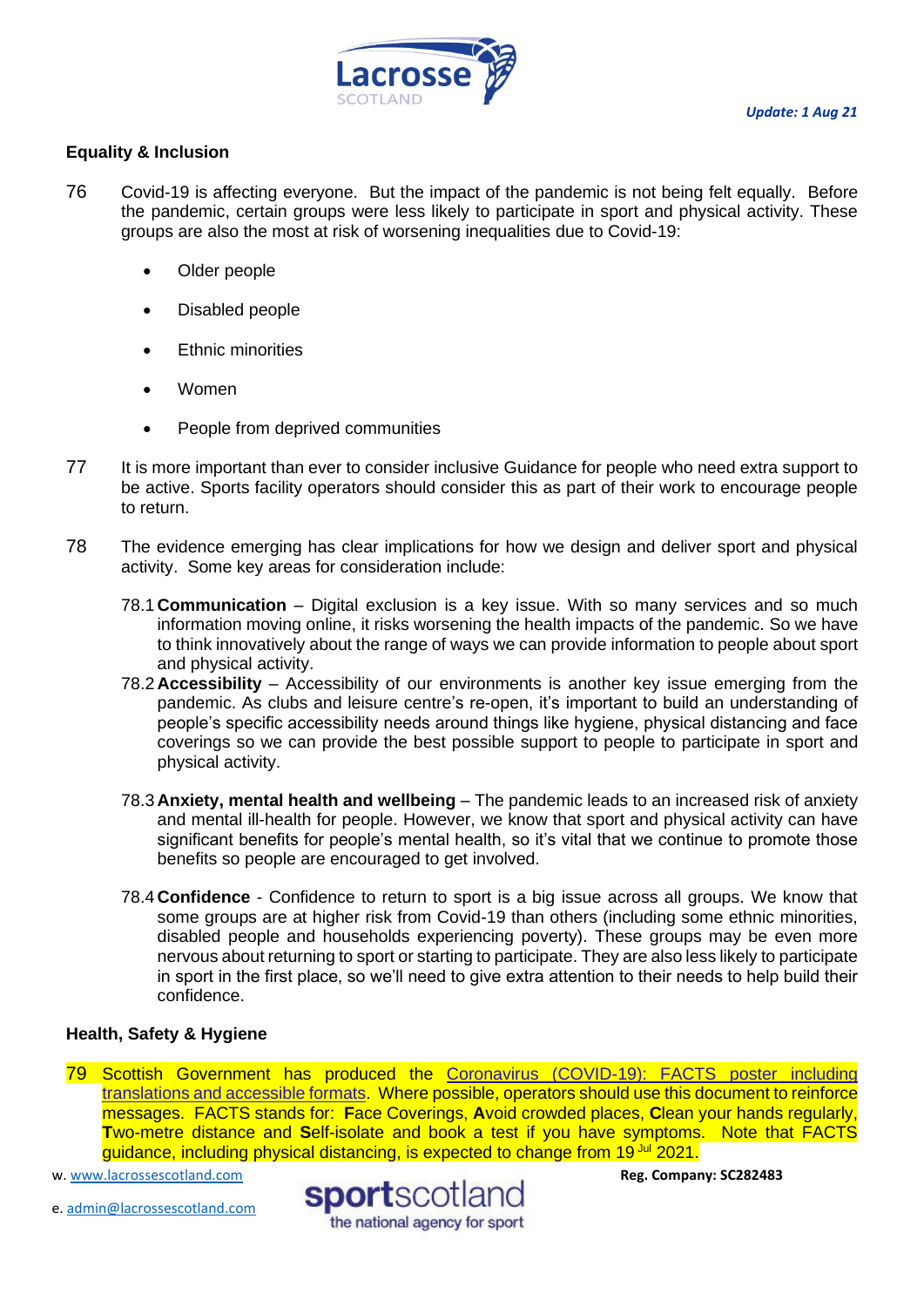

- 80 Ensure access to first aid and emergency equipment is maintained.
- 81 Ensure that first aid equipment has been updated appropriately for the COVID-19 pandemic, and that first aiders have appropriate training.
- 82 In the event of first aid treatment being required, it is recognised that a suitably qualified person, coach or supervising adult may require to attend to the injured participant. The 'Covid Officer' should consider processes for managing this as part of their risk assessment. This could include but not be limited to;
	- Provision of suitable PPE
	- Training of coaches/supervising adults
	- A parent or carer being present with children or vulnerable adults.
- 83 Cleaning equipment and hand and respiratory hygiene are core measures to be implemented, and provision should be made.
- 84 Clear Guidance and plans are needed for cleaning of facilities and equipment and waste disposal. For instance, common touchpoint surfaces (gates, door handles etc.) should, where possible, be left open, but if not possible, a regular cleaning with disposable gloves should be undertaken.
- 85 Make hand sanitisers or wipes available for use in bar and restaurant areas and at the entrance/exit to the venue/facility where this is possible. Hand sanitiser should be at least 60% alcohol-based and detergent wipes appropriate for the surface they are being used on. Cleaning products should conform to EN14476 standards.
- 86 Be aware that disabled people may face greater challenges implementing regular handwashing because of additional support needs. For example, some disabled people may need to use touch to help them get information from their environment and physical support. It is important that they are not prevented from doing this, but operators should be aware that this increases the likelihood of virus transmission.
- 87 [Getting your Facilities Fit for Sport](http://www.sportscotland.org.uk/covid-19/getting-your-facilities-fit-for-sport/) provides a checklist for health, hygiene and cleaning considerations and actions.

# <span id="page-16-0"></span>**Face Coverings**

- 88 Sports facility operators should ensure participants and visitors wear face coverings, if indoors, before and after activity or when in non-playing areas of the facility. For example: reception, locker rooms and storage areas. This is a mandatory requirement except where an exemption applies or where there is a 'reasonable excuse' not to wear a face-covering, e.g. if you have a health condition or are disabled, including hidden disabilities such as autism, dementia or a learning disability.
- 89 Be aware that face coverings discriminate against deaf people who need to look at lips to help communicate. Therefore, facilities staff should be aware that it is okay to remove their face coverings to communicate with someone who relies on lip-reading and facial expressions.

w[. www.lacrossescotland.com](http://www.lacrossescotland.com/) 



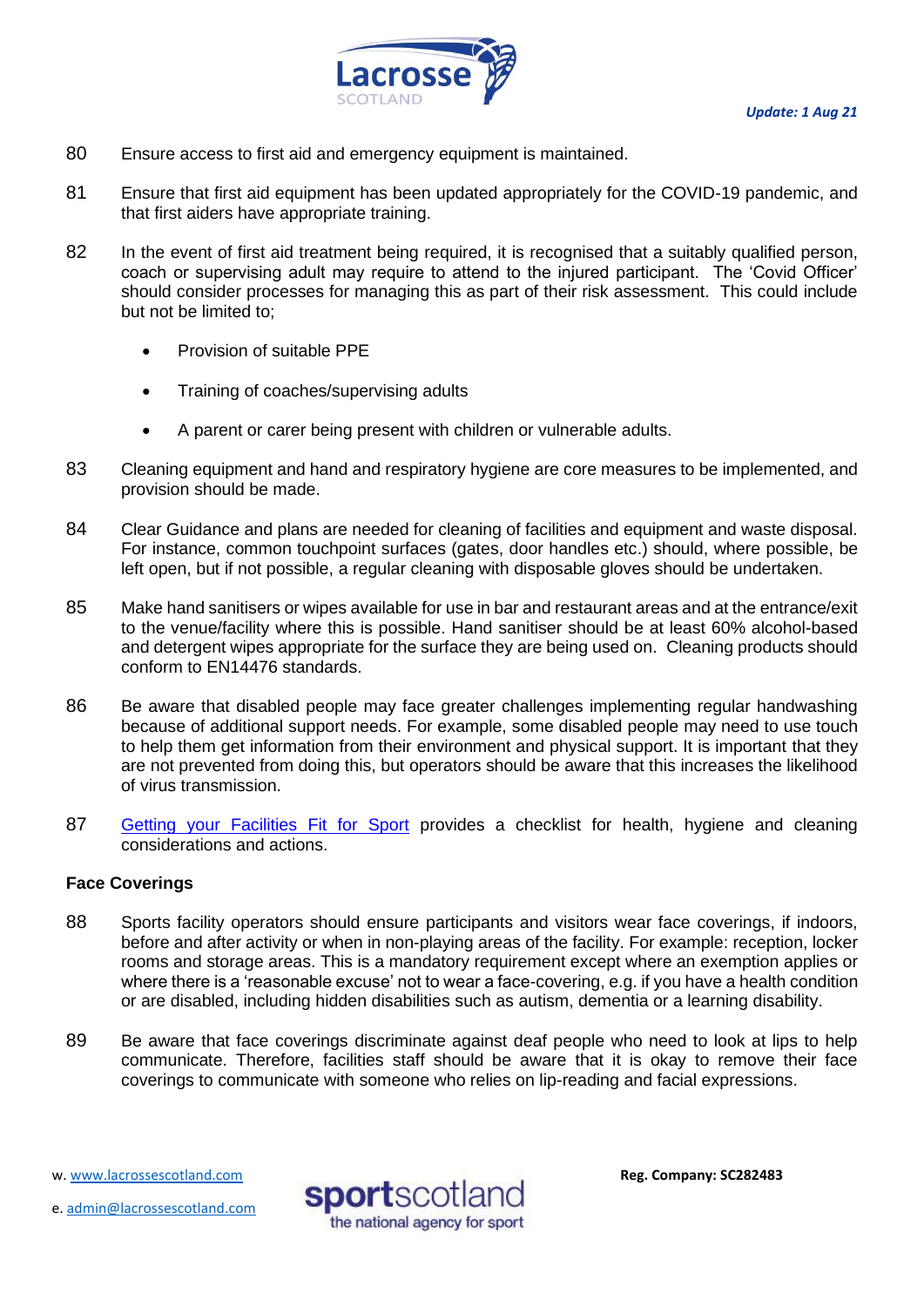

- 90 Face coverings may not be required when using hospitality services such as café's, bars and restaurants. For further information, refer to Scottish Government [Coronavirus \(COVID-19\):](http://www.gov.scot/publications/coronavirus-covid-19-tourism-and-hospitality-sector-guidance/pages/hospitality-statutory-guidance/)  [tourism and hospitality sector guidance.](http://www.gov.scot/publications/coronavirus-covid-19-tourism-and-hospitality-sector-guidance/pages/hospitality-statutory-guidance/)
- 91 The [Coronavirus \(COVID-19\): public use of face coverings](https://www.gov.scot/publications/coronavirus-covid-19-phase-3-staying-safe-and-protecting-others/pages/face-coverings/) provides Guidance on general use and exemptions.

Links to supporting Guidance:

[Health Protection Scotland: General Guidance for non-healthcare settings](http://www.hps.scot.nhs.uk/web-resources-container/covid-19-guidance-for-non-healthcare-settings/)

[Health Protection Scotland: Hand hygiene techniques](http://www.hps.scot.nhs.uk/a-to-z-of-topics/hand-hygiene/)

[HSE: First Aid during the coronavirus](http://www.hse.gov.uk/coronavirus/first-aid-and-medicals/first-aid-certificate-coronavirus.htm)

# <span id="page-17-0"></span>**Test and Protect**

92 [Test and Protect](https://www.nhsinform.scot/campaigns/test-and-protect) is Scotland's way of putting NHS Scotland's test, trace, isolate, and support strategy into practice. Containing outbreaks early is crucial to reduce the spread of COVID-19, protect the NHS and save lives, and avoid the reintroduction of social and economic lockdown. This will support the country to return to and maintain a more normal way of life.

# **Maintaining customer records**

- 93 Operators should, where possible, collect the name, contact number, date of visit, time of arrival, and the departure time of all those attending facilities or activities. For example, where attending as a small household group, the contact details for one member – a 'lead member' – will be sufficient.
- 94 Operators should store information for 21 days and share it when requested to do so by public health officers.
- 95 The [Coronavirus \(COVID-19\): Test and Protect information leaflet](https://www.gov.scot/publications/coronavirus-covid-19-test-and-protect-coronavirus-service/) provides information on NHS Scotland's Test and Protect service.

# **Registration with the Information Commissioner's Office**

- 96 Operators may need to be registered with the Information Commissioner's Office (ICO) to gather and store customer information securely. This will be the case if you are using an electronic system to gather and store data.
- 97 If you are unsure whether you need to register, please contact the ICO via their helpline on 0303 123 1113, or visit [www.ico.org.uk.](http://www.ico.org.uk/)

# **Protect Scotland App**

98 NHS Scotland has launched a free mobile app designed to help with contact tracing efforts and slow the spread of COVID-19. The app will alert users if they have been in close contact with another app user who tests positive for coronavirus.

e. [admin@lacrossescotland.com](mailto:admin@lacrossescotland.com)



w[. www.lacrossescotland.com](http://www.lacrossescotland.com/)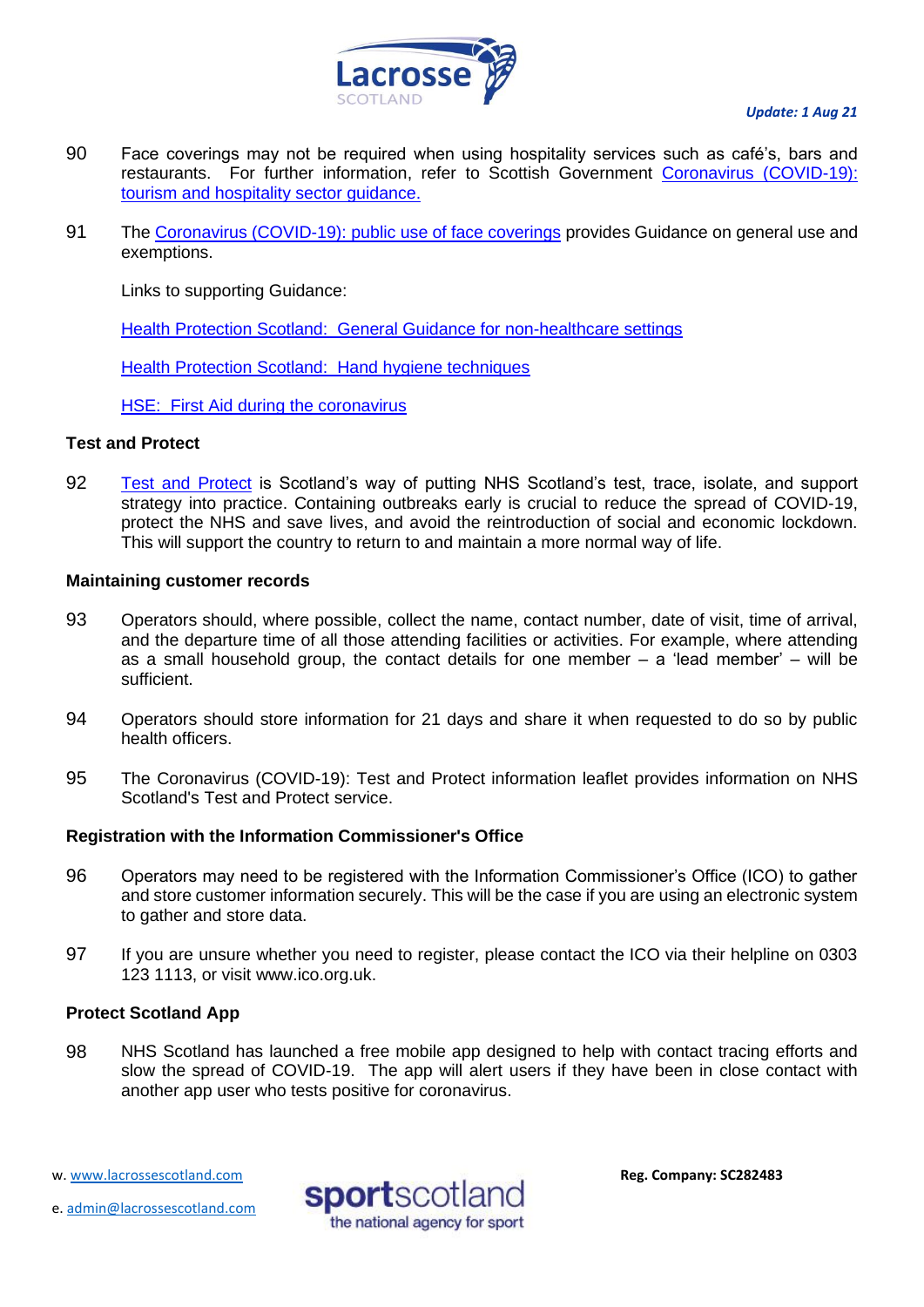

- 99 Supported by a dedicated Protect Scotland website, the app is an extra tool complementing existing person-to-person contact tracing, which remains the main component of NHS Scotland's Test and Protect system.
- 100 Further information on the Protect Scotland app is available at [www.protect.scot.](http://www.protect.scot/)

# **What should someone do if they have coronavirus symptoms?**

101 If a person has a continuous cough, high temperature, or loss or change in taste or smell, they should self-isolate and request a coronavirus test right away. Further information is available at [NHS to inform: Get a Test](https://www.nhsinform.scot/illnesses-and-conditions/infections-and-poisoning/coronavirus-covid-19/test-and-protect/coronavirus-covid-19-get-a-test-if-you-have-symptoms) or by calling **0800 028 2816** if they cannot get online.

# <span id="page-18-0"></span>**Local Outbreaks or Clusters of Coronavirus Cases**

<span id="page-18-1"></span>102 Where a local outbreak has been reported, sports facility operators and deliverers within this locality should review Scottish Government 'local measures' Guidance, their facility/operational risk assessment and consider if additional mitigating actions should be put in place to reduce risk. This may, for example, include suspending activity, enhancing hygiene and physical distancing measures or introducing additional activity restrictions.

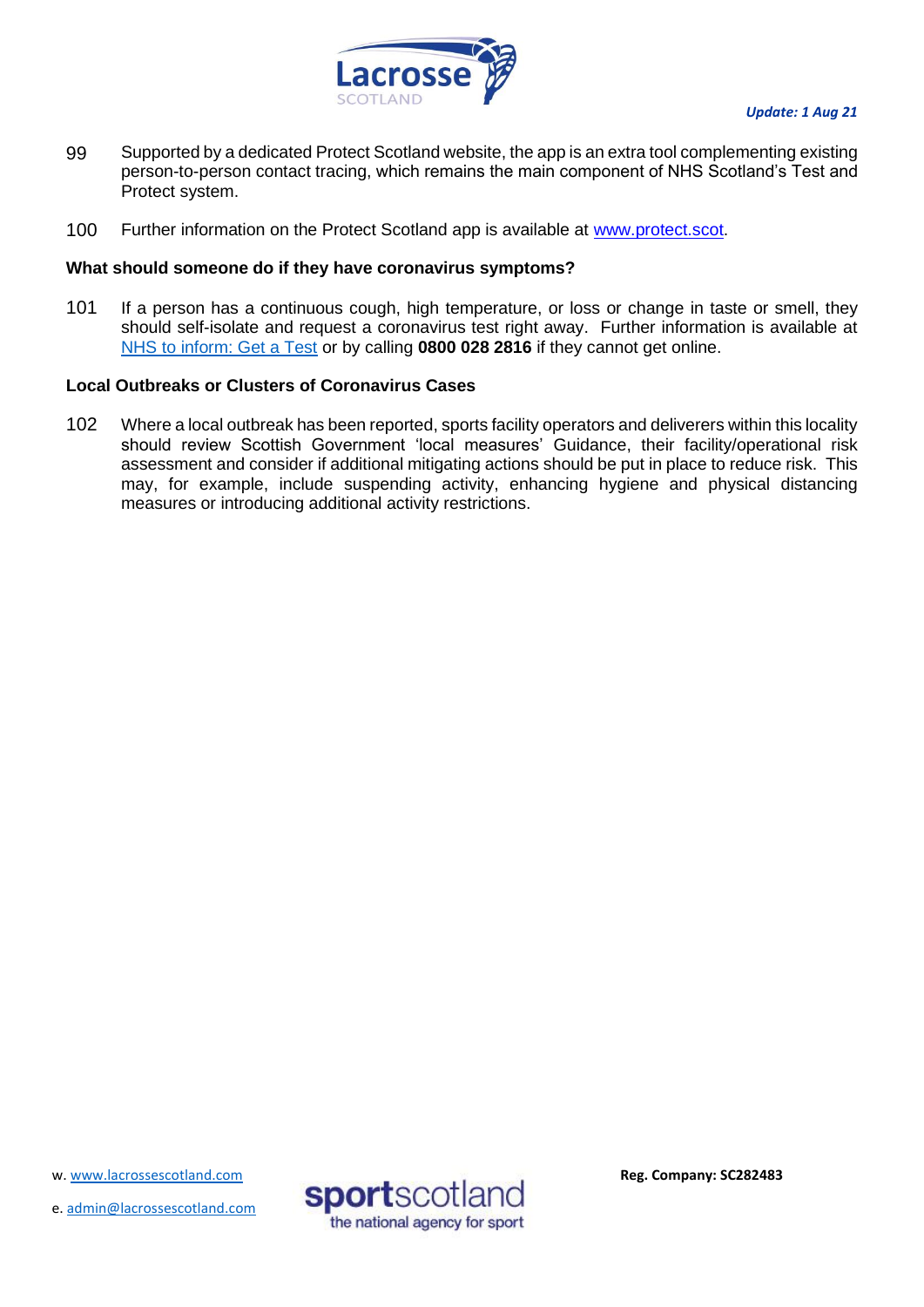

# **APPENDIX 1: Level 4 Guidance**

#### **Introduction**

The Guidance within this appendix is applicable to sport and physical activity facilities and activities where the Scottish Government have identified the requirement for **Level 4** restrictions to be applied.

- 1. This Guidance is not applicable to professional or performance sports activity, which is approved through the [Resumption of Performance Sport](https://sportscotland.org.uk/covid-19/resumption-of-performance-sport-guidance/) process by the Scottish Government or **sport**scotland.
- 2. The information outlined below should be used in conjunction with, and where appropriate supersede, the 'Return to sport and physical activity guidance' to inform the development of sport-specific information, which will be shared with participants, clubs, local authorities/trusts, third sector and other sports facility operators within Level 4 areas.
- 3. It is the responsibility of the relevant facility operator/COVID officer to ensure that full risk assessments, processes and mitigating actions are in place before any sport or leisure activity takes place and to check if the activity is in an area that is subject to additional Scottish Government localised measures and restrictions.
- 4. Where a local outbreak has been reported, sports facility operators and deliverers should review their facility/operational risk assessment and consider if additional mitigating actions should be put in place to reduce risk. This may, for example, include suspending activity, enhancing hygiene and physical distancing measures, or introducing additional activity restrictions.
- 5. Scottish Government may update or change Levels and restrictions at any time, including the local areas subject to them. Therefore COVID officers should regularly check [Coronavirus \(COVID-19\): Local Protection Levels.](http://www.gov.scot/publications/coronavirus-covid-19-local-measures/)

#### **Travel Restrictions in Level 4 areas**

- 6. Those living in a Level 4 local authority area can travel out with that area to undertake informal outdoor exercise and recreation, including walking, cycling, golf or running, as long as they abide by the rules on meeting other households.
- 7. Children and young people may travel to and from a Level 4 area if, for example, they belong to a club that is outside their local government area.
	- 7.1 This flexibility allows children and young people to take part in sport or organised activity, but they should travel no further than they need to.
	- 7.2 If attending a sport/activity in a Level 3 area or below, Level 4 guidance will apply to the whole activity, e.g. 12 to 17-year-old outdoor activity should be restricted to non-contact and include a maximum of 15 participants.
- 8. Adults living in a Level 4 local authority area may travel within, but not outwith, that area to take part in organised sport.
- 9. Travel exemptions are applicable for essential animal welfare reasons, such as exercising or feeding a horse or getting a vet.
- 10. When taking part in informal exercise or recreation, participants should at all times follow [Scottish Government](https://www.gov.scot/publications/coronavirus-covid-19-stay-at-home-guidance/)  [Levels guidance.](https://www.gov.scot/publications/coronavirus-covid-19-stay-at-home-guidance/)

#### **Outdoor Sport & Leisure Activity**

- 11. Operators in Level 4 areas may continue to open outdoor sports areas, courts, pitches and facilities (with the exception of ski centres/resorts) if documented risk assessments are undertaken and all appropriate mitigating actions, including the Guidance herein, are put in place to ensure the safety of participants, staff and volunteers. Please also refer to additional Guidance produced by **sport**scotland at: [Getting Your Facilities Fit for Sport.](http://www.sportscotland.org.uk/covid-19/getting-your-facilities-fit-for-sport/)
- 12. Restrictions on participants participating in outdoor organised sport, exercise and recreation in Level 4 are as follows.
- 13. Children (aged up to 11 years)
	- Children can participate in outdoor contact and non-contact organised sport, including training, group exercise and competition within their usual club or facility environment. However, Interclub competition should not take place.

w[. www.lacrossescotland.com](http://www.lacrossescotland.com/) 



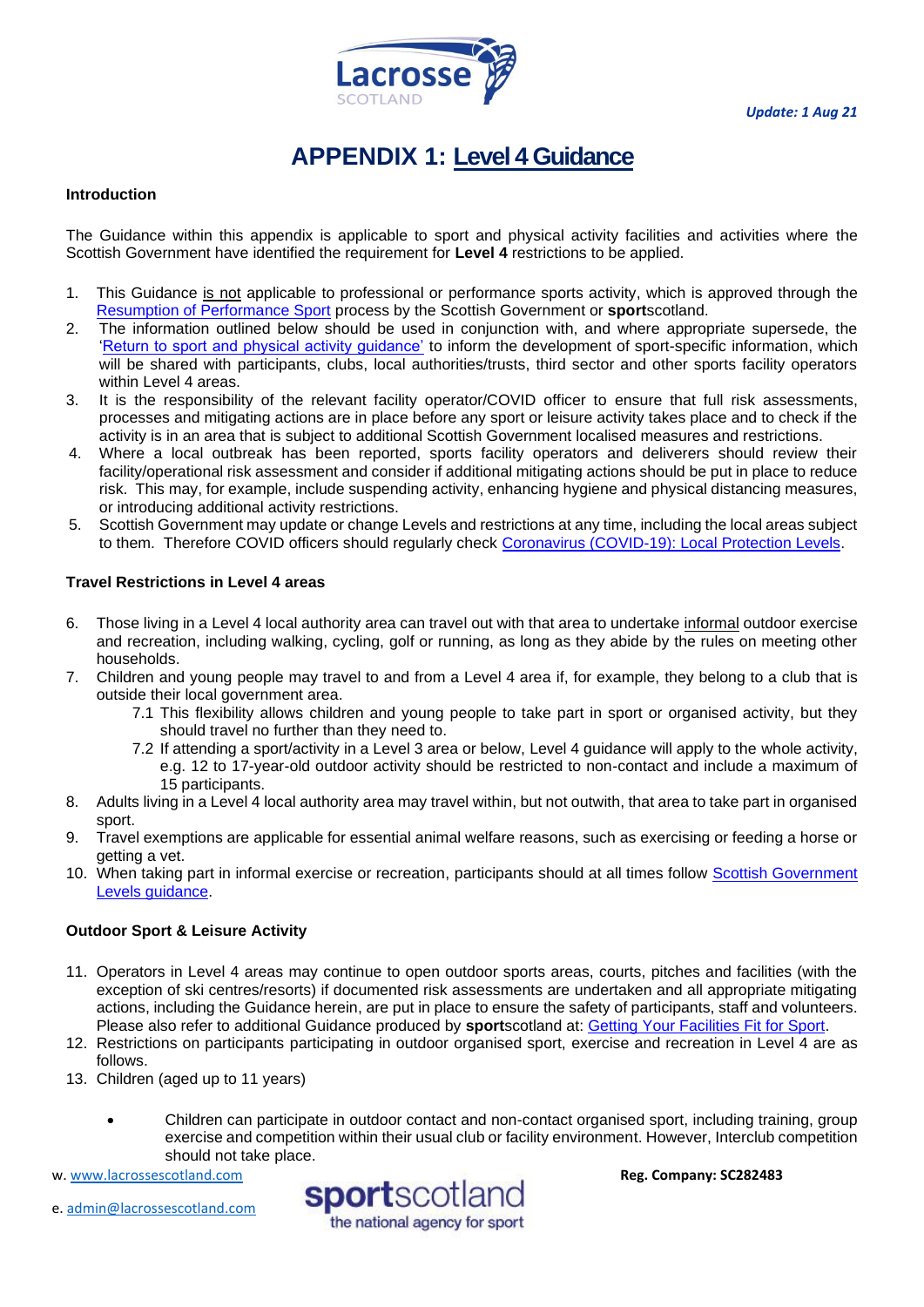

- An outdoor sporting 'field of play bubble' can consist of up to 30 children, coaches, and officials at any one time.
- 14. Young People (aged 12-17 years)
	- Young people can participate in outdoor non-contact organised sport and physical activity, including training, group exercise and competition within their usual club or facility environment. However, Interclub competition should not take place.
	- An outdoor sporting 'field of play bubble' can consist of up to 15 young people, coaches, and officials at any one time.
- 15 Adults (aged 18 years or over)
	- Adults can participate in outdoor non-contact organised sport including training, group exercise, aerobics, fitness classes and competition within their normal club or facility environment.
	- An outdoor sporting 'field of play bubble' for adults can consist of up to 15 people, including coaches and officials, at any one time. Therefore, physical distancing should always be maintained.
- 16 Where multiple bubbles are operating at the same venue, these must be risk assessed to ensure no mixing of participants before, during or after the activity. Specific mitigations could include staggered start times, limiting car parking or controlling access/egress points.

#### **Indoor Sport & Leisure Facilities**

- 17 Indoor sport and leisure facilities, including clubhouses, changing rooms and activity areas, should remain closed at Level 4. Exemptions are noted below.
- 18 Public Toilets
	- Operators may open indoor toilets for public use if they follow Scottish Government Opening Public Toilets [Guidelines.](https://protect-eu.mimecast.com/s/aBXuCNx63fxoygsmfSPz?domain=gov.scot/)
	- Public toilets are defined as any toilets accessible to the public. The opening of toilets should be accompanied by local risk assessment, and operators should proactively monitor control measures.
	- All appropriate cleaning procedures and equipment/disinfectants should be provided as per Health Protection Scotland guidance.
- 19 Storage Areas & Lockers
	- One-off access to storage areas and locker rooms is permitted to retrieve personal equipment, which is essential for an activity to be undertaken. Personal equipment should not be returned to these areas.
	- Where equipment cannot reasonably be taken home and is stored on-site, such as kayaks, boats etc., access to retrieve and return such equipment to storage areas is allowed if appropriate risk assessments are undertaken.
	- Risk assessments should include mitigating actions to reduce the risk of virus transmission, such as individual access, booking slots and cleaning/hygiene protocols.
- 20 Access to outdoor facilities

Where external access to outdoor sports facilities is not possible, access through an indoor area can be provided if suitable risk assessments and safety measures are implemented. These should include restricting access to one person at a time, ideally with a one-way system in operation, and no contact with hard surfaces such as door handles. In addition, persons moving through the area should not stop or congregate at any time.

w[. www.lacrossescotland.com](http://www.lacrossescotland.com/) 

e. [admin@lacrossescotland.com](mailto:admin@lacrossescotland.com)